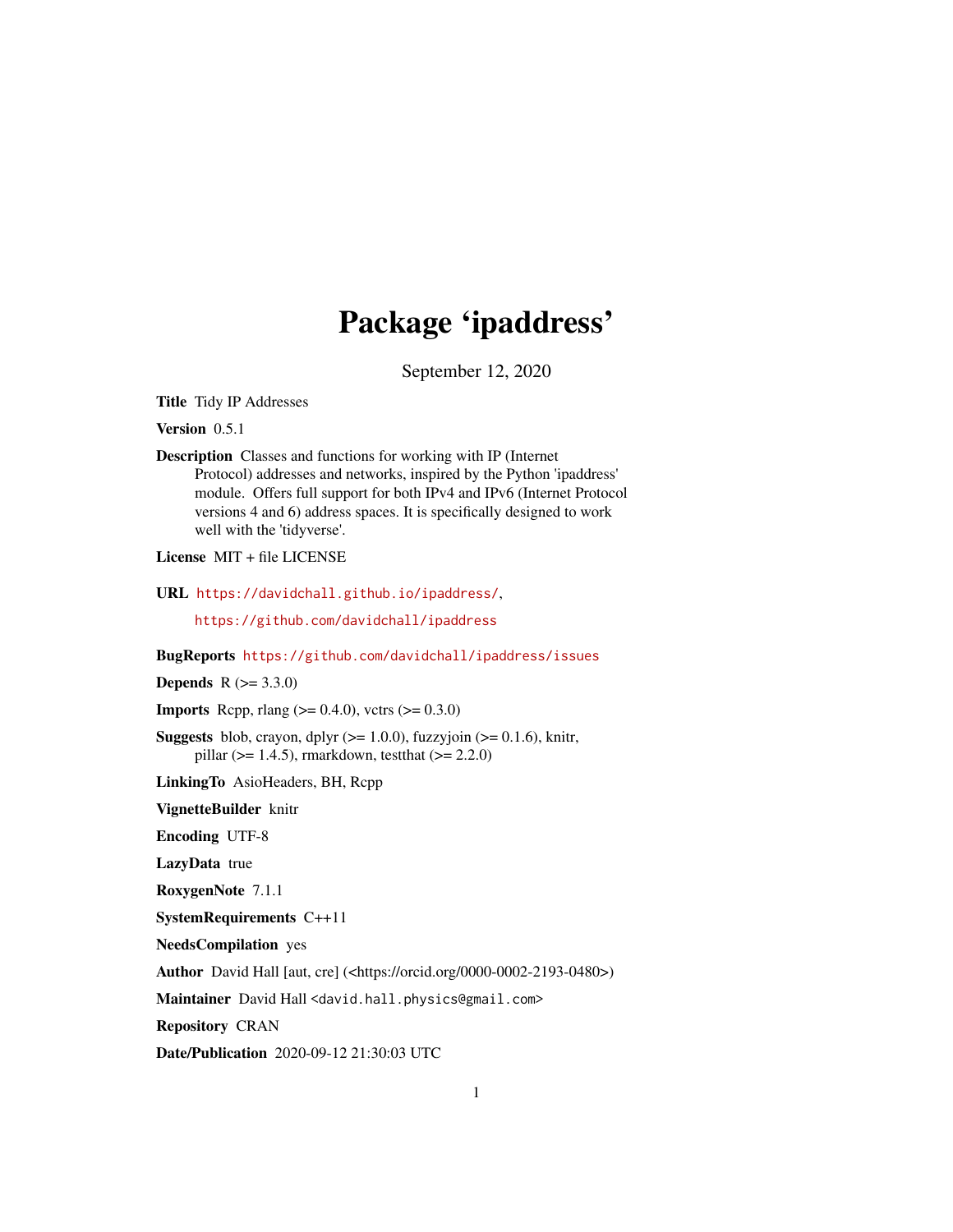# <span id="page-1-0"></span>R topics documented:

|       | $\overline{3}$ |
|-------|----------------|
|       | $\overline{4}$ |
|       |                |
|       | 5              |
|       | -6             |
|       |                |
|       |                |
|       |                |
|       |                |
|       |                |
|       |                |
|       |                |
|       |                |
|       |                |
|       |                |
|       |                |
|       |                |
|       |                |
|       |                |
|       |                |
|       |                |
|       |                |
|       |                |
|       |                |
|       |                |
|       |                |
| Index | 31             |

address\_in\_network *Network membership of addresses*

# <span id="page-1-1"></span>Description

These functions check whether an address falls within a network.

is\_within() performs a one-to-one matching between addresses and networks.

is\_within\_any() checks if each address falls within *any* of the networks.

# Usage

is\_within(address, network)

is\_within\_any(address, network)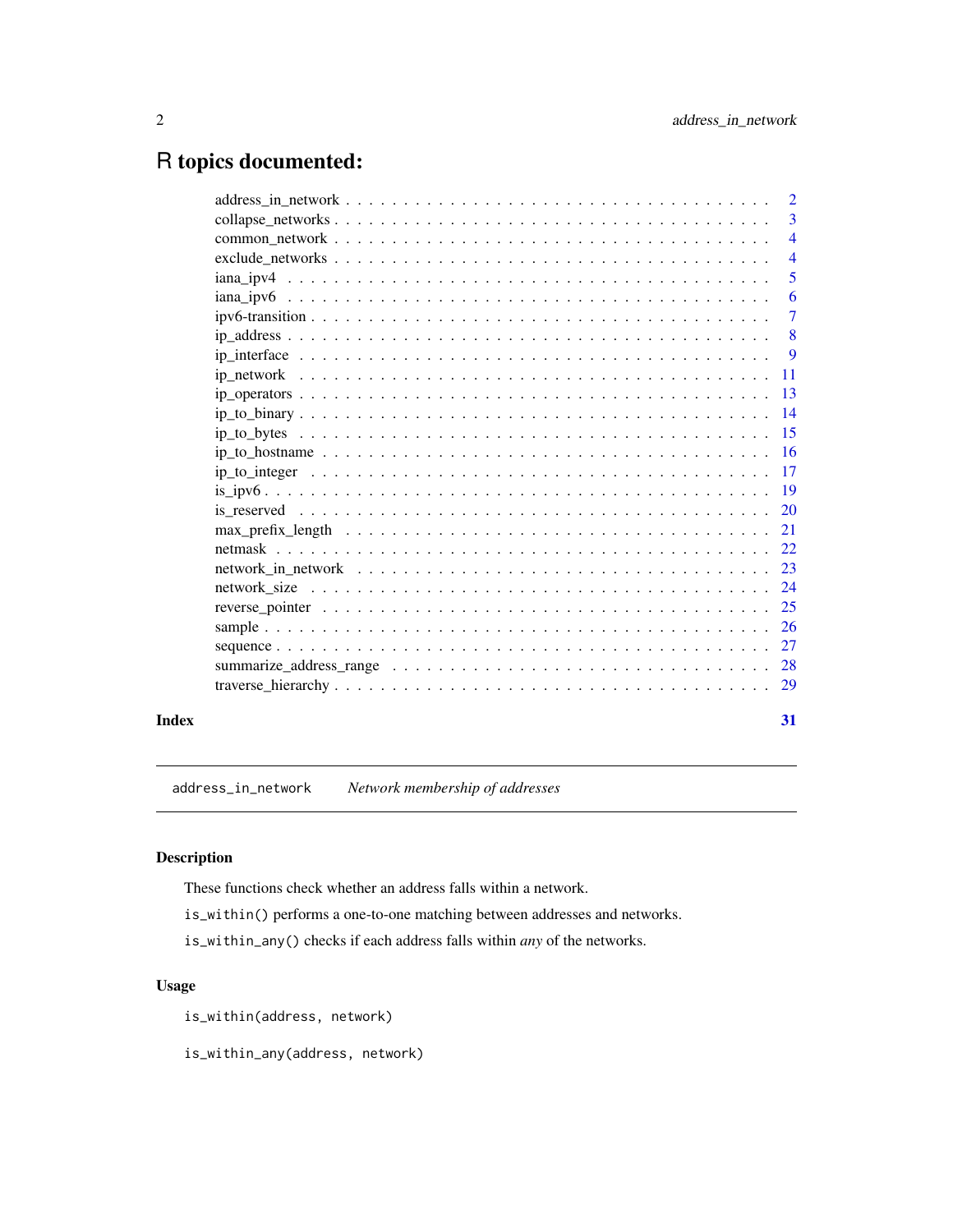# <span id="page-2-0"></span>collapse\_networks 3

# Arguments

| address | An ip_address vector |
|---------|----------------------|
| network | An ip_network vector |

# Value

A logical vector

#### See Also

Use [is\\_subnet\(\)](#page-22-1) to check if an [ip\\_network](#page-10-1) is within another [ip\\_network](#page-10-1).

#### Examples

```
is_within(ip_address("192.168.2.6"), ip_network("192.168.2.0/28"))
```
is\_within(ip\_address("192.168.3.6"), ip\_network("192.168.2.0/28"))

is\_within\_any(ip\_address("192.168.3.6"), ip\_network(c("192.168.2.0/28", "192.168.3.0/28")))

<span id="page-2-1"></span>collapse\_networks *Collapse contiguous and overlapping networks*

#### Description

Given a vector of networks, this returns the minimal set of networks required to represent the same range of addresses.

# Usage

collapse\_networks(network)

#### Arguments

network An [ip\\_network](#page-10-1) vector

# Value

An [ip\\_network](#page-10-1) vector (potentially shorter than the input)

# See Also

[exclude\\_networks\(\)](#page-3-1)

# Examples

```
collapse_networks(ip_network(c("192.168.0.0/24", "192.168.1.0/24")))
```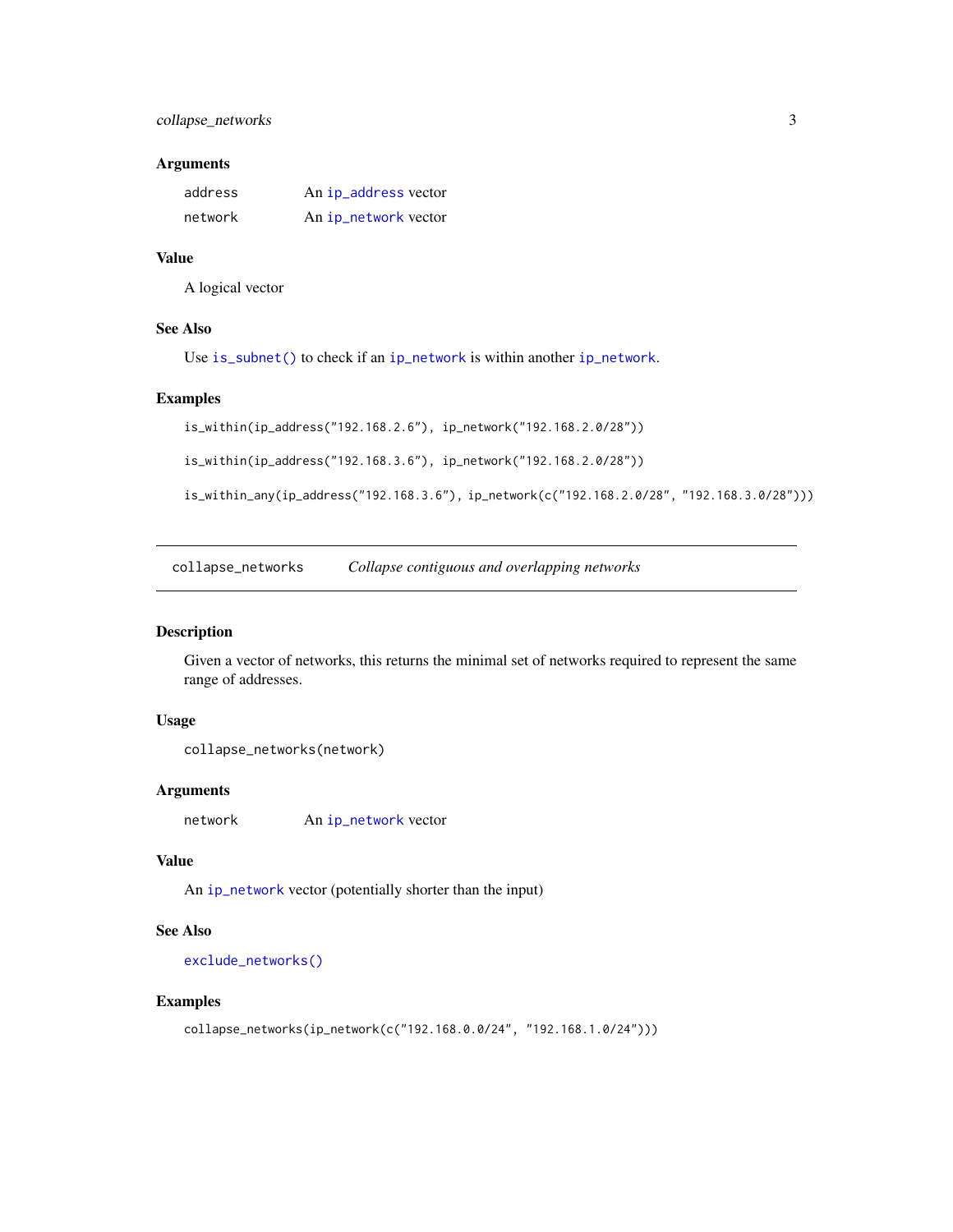# **Description**

Returns the smallest network that contains both addresses.

This can construct a network from its first and last addresses. However, if the address range does not match the network boundaries, then the result extends beyond the original address range. Use [summarize\\_address\\_range\(\)](#page-27-1) to receive a list of networks that exactly match the address range.

# Usage

common\_network(address1, address2)

# Arguments

| address1 | An ip_address vector |
|----------|----------------------|
| address2 | An ip_address vector |

#### Value

An [ip\\_network](#page-10-1) vector

#### See Also

[summarize\\_address\\_range\(\)](#page-27-1)

# Examples

```
# address range matches network boundaries
common_network(ip_address("192.168.0.0"), ip_address("192.168.0.15"))
```
# address range does not match network boundaries common\_network(ip\_address("192.167.255.255"), ip\_address("192.168.0.16"))

<span id="page-3-1"></span>exclude\_networks *Remove networks from others*

#### Description

exclude\_networks() takes lists of networks to include and exclude. It then calculates the address ranges that are included but not excluded (similar to  $setdiff()$ ), and finally returns the minimal set of networks needed to describe the remaining address ranges.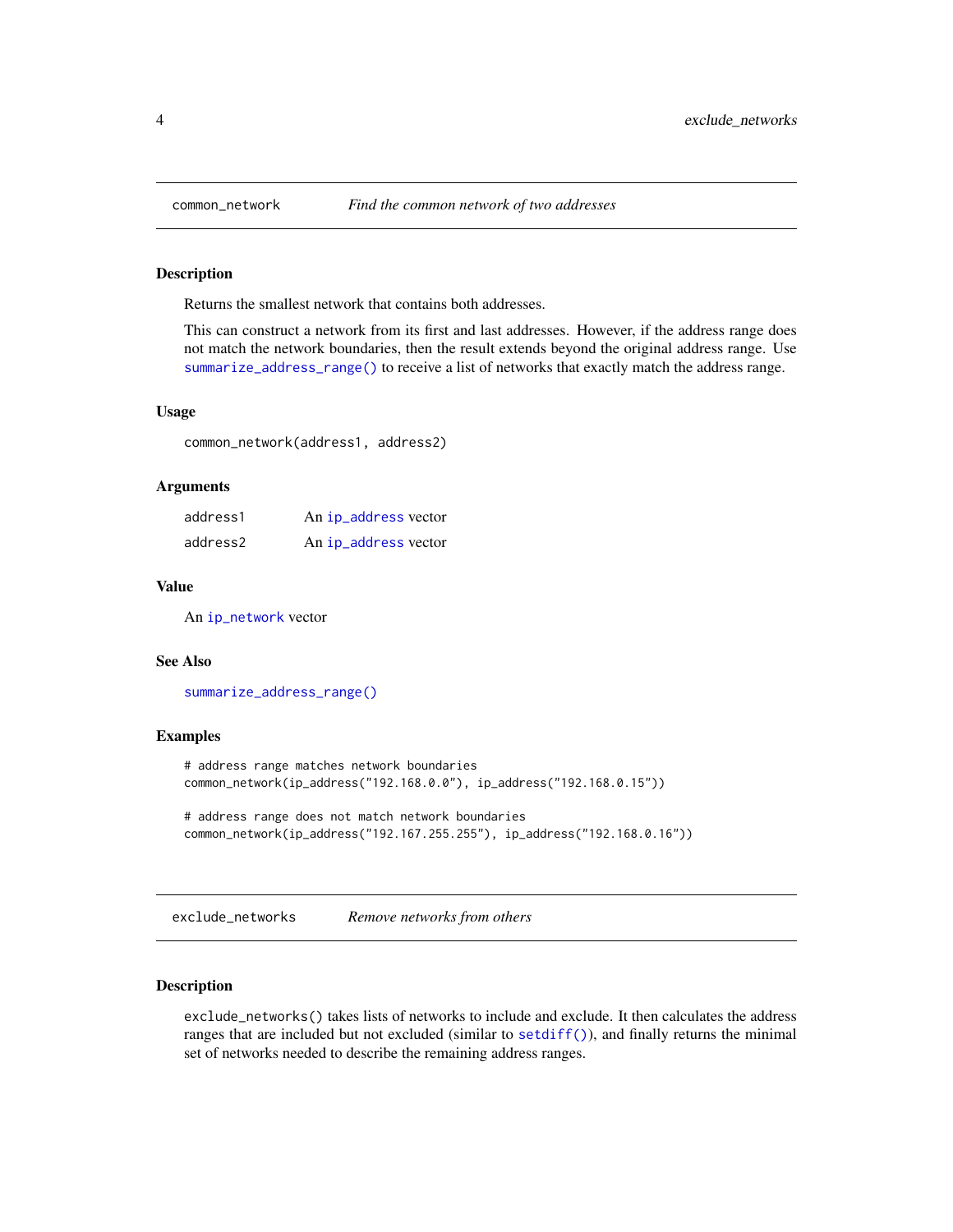#### <span id="page-4-0"></span>iana\_ipv4 5

# Usage

exclude\_networks(include, exclude)

#### Arguments

| include | An ip_network vector |
|---------|----------------------|
| exclude | An ip_network vector |

#### Value

An [ip\\_network](#page-10-1) vector

#### See Also

[collapse\\_networks\(\)](#page-2-1), [setdiff\(\)](#page-0-0)

#### Examples

exclude\_networks(ip\_network("192.0.2.0/28"), ip\_network("192.0.2.1/32"))

exclude\_networks(ip\_network("192.0.2.0/28"), ip\_network("192.0.2.15/32"))

iana\_ipv4 *IPv4 address space allocation*

# Description

A dataset containing the registry of allocated blocks in IPv4 address space.

# Usage

iana\_ipv4

#### Format

A data frame with 122 rows and 3 variables:

network Address block (an [ip\\_network](#page-10-1) vector)

allocation There are three types of allocation:

- reserved
- managed by regional Internet registry (RIR)
- assigned to organization

label The RIR, organization or purpose for reservation

# Note

Last updated 2020-08-18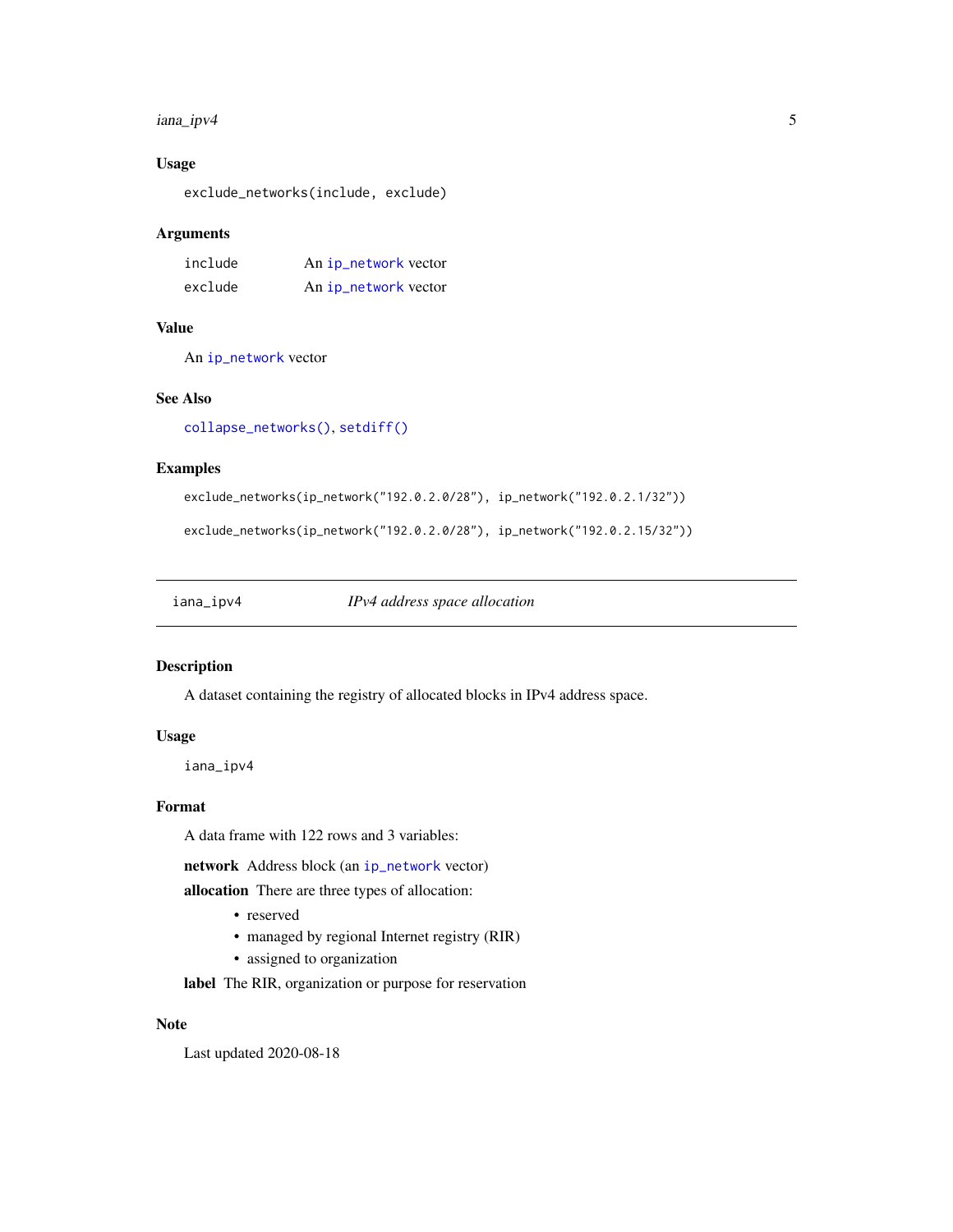# <span id="page-5-0"></span>Source

<https://www.iana.org/assignments/ipv4-address-space>

#### See Also

[is\\_reserved\(\)](#page-19-1)

#### Examples

iana\_ipv4

iana\_ipv6 *IPv6 address space allocation*

# Description

A dataset containing the registry of allocated blocks in IPv6 address space.

# Usage

iana\_ipv6

# Format

A data frame with 47 rows and 3 variables:

network Address block (an [ip\\_network](#page-10-1) vector)

allocation There are two types of allocation:

- reserved
- managed by regional Internet registry (RIR)
- label The RIR or purpose for reservation

# Note

Last updated 2020-08-18

### Source

<https://www.iana.org/assignments/ipv6-address-space> <https://www.iana.org/assignments/ipv6-unicast-address-assignments>

# See Also

[is\\_reserved\(\)](#page-19-1)

#### Examples

iana\_ipv6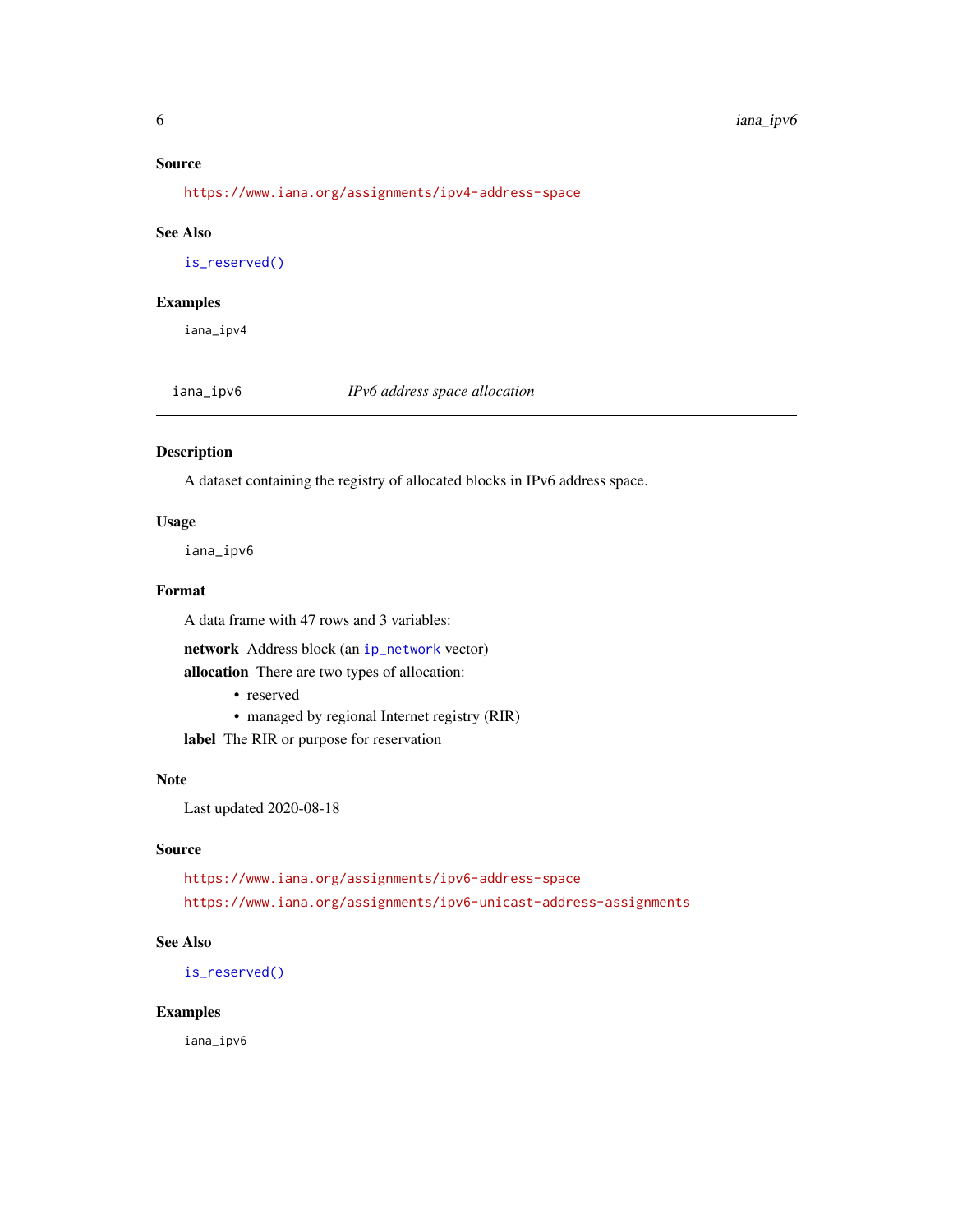#### <span id="page-6-2"></span><span id="page-6-1"></span><span id="page-6-0"></span>Description

There are multiple mechanisms designed to help with the transition from IPv4 to IPv6. These functions make it possible to extract the embedded IPv4 address from an IPv6 address.

# Usage

```
is_ipv4_mapped(x)
is_6to4(x)is_teredo(x)
extract_ipv4_mapped(x)
extract_6to4(x)
extract_teredo_server(x)
extract_teredo_client(x)
```
#### Arguments

x An [ip\\_address](#page-7-1) vector

# Details

The IPv6 transition mechanisms are described in the IETF memos:

- IPv4-mapped: [RFC 4291](https://tools.ietf.org/html/rfc4291)
- 6to4: [RFC 3056](https://tools.ietf.org/html/rfc3056.html)
- Teredo: [RFC 4380](https://tools.ietf.org/html/rfc4380)

#### Value

- is\_xxx() functions return a logical vector
- extract\_xxx() functions return an [ip\\_address](#page-7-1) vector.

# Examples

```
# these examples show the reserved networks
is_ipv4_mapped(ip_network("::ffff:0.0.0.0/96"))
```

```
is_6to4(ip_network("2002::/16"))
```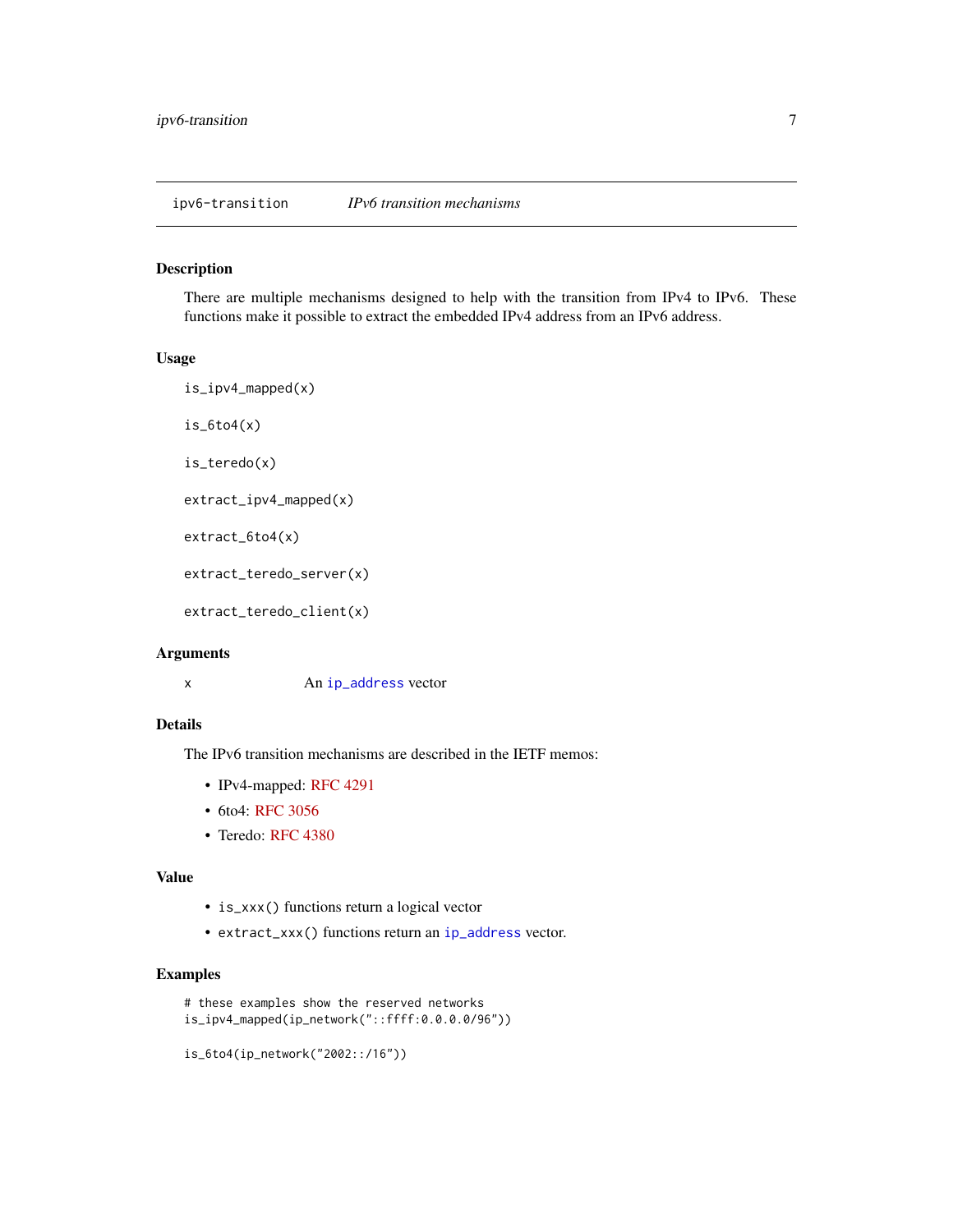```
is_teredo(ip_network("2001::/32"))
# these examples show embedded IPv4 addresses
extract_ipv4_mapped(ip_address("::ffff:192.168.0.1"))
extract_6to4(ip_address("2002:c000:0204::"))
extract_teredo_server(ip_address("2001:0000:4136:e378:8000:63bf:3fff:fdd2"))
extract_teredo_client(ip_address("2001:0000:4136:e378:8000:63bf:3fff:fdd2"))
```
# <span id="page-7-1"></span>ip\_address *Vector of IP addresses*

# <span id="page-7-2"></span>Description

ip\_address() constructs a vector of IP addresses. is\_ip\_address() checks if an object is of class ip\_address. as\_ip\_address() casts an object to ip\_address.

#### Usage

```
ip\_address(x = character())is_ip_address(x)
as_ip_address(x)
## S3 method for class 'character'
as_ip_address(x)
## S3 method for class 'ip_interface'
as_ip_address(x)
## S3 method for class 'ip_address'
as.character(x, ...)
## S3 method for class 'ip_address'
format(x, exploded = FALSE, ...)
```
### Arguments

- x For ip\_address(): A character vector of IP addresses, in dot-decimal notation (IPv4) or hexadecimal notation (IPv6)
	- For is\_ip\_address(): An object to test
	- For as\_ip\_address(): An object to cast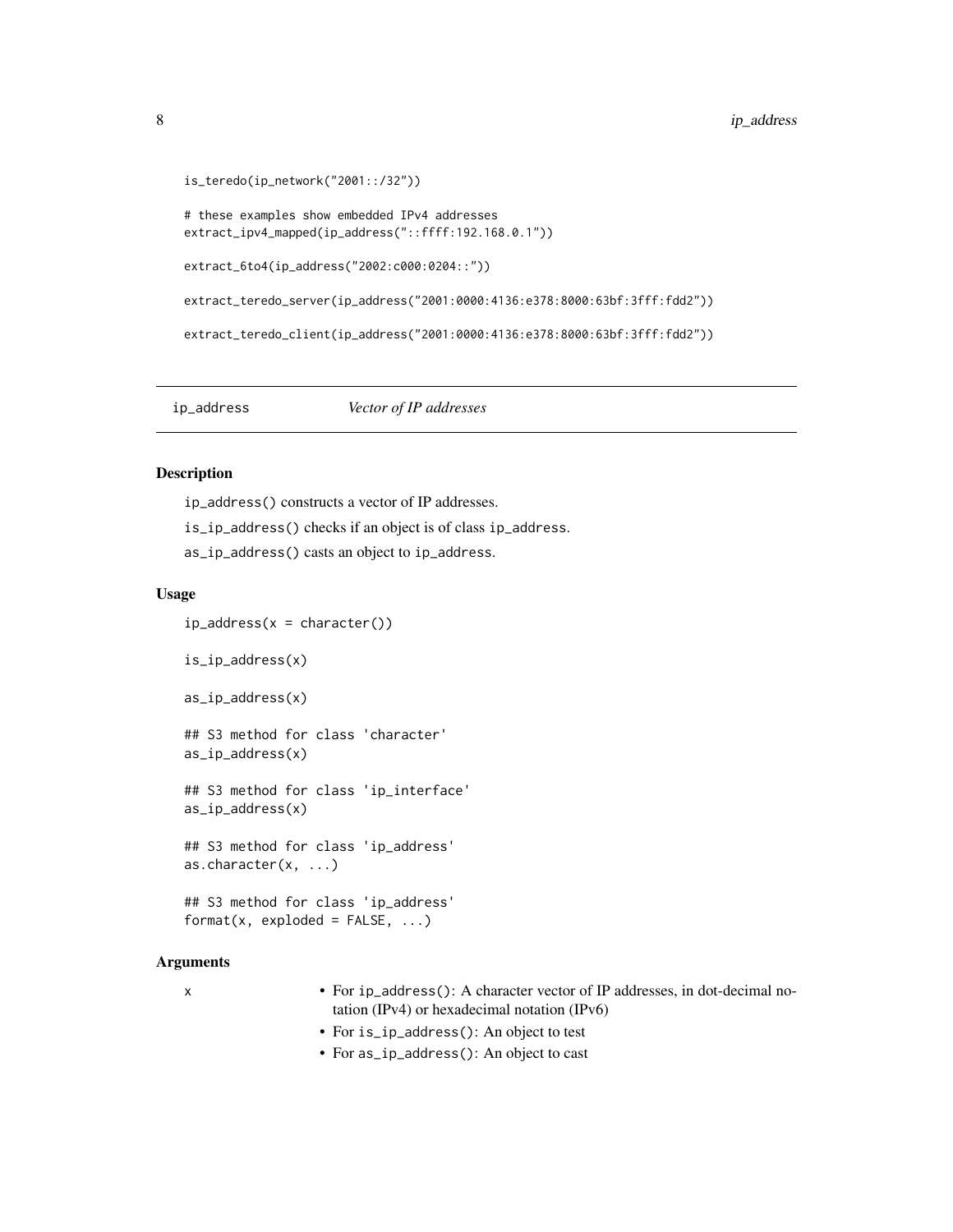# <span id="page-8-0"></span>ip\_interface 9

|          | • For as. character(): An ip_address vector                                   |
|----------|-------------------------------------------------------------------------------|
| $\cdots$ | Included for S3 generic consistency                                           |
| exploded | Logical scalar. Should IPv6 addresses display leading zeros? (default: FALSE) |

#### Details

An address in IPv4 space uses 32-bits. It is usually represented as 4 groups of 8 bits, each shown as decimal digits (e.g. 192.168.0.1). This is known as dot-decimal notation.

An address in IPv6 space uses 128-bits. It is usually represented as 8 groups of 16 bits, each shown as hexadecimal digits (e.g. 2001:0db8:85a3:0000:0000:8a2e:0370:7334). This representation can also be compressed by removing leading zeros and replacing consecutive groups of zeros with double-colon (e.g. 2001:db8:85a3::8a2e:370:7334). Finally, there is also the dual representation. This expresses the final two groups as an IPv4 address (e.g. 2001:db8:85a3::8a2e:3.112.115.52).

The ip\_address() constructor accepts a character vector of IP addresses in these two formats. It checks whether each string is a valid IPv4 or IPv6 address, and converts it to an ip\_address object. If the input is invalid, a warning is emitted and NA is stored instead.

When casting an ip\_address object back to a character vector using as. character(), IPv6 addresses are reduced to their compressed representation. A special case is IPv4-mapped IPv6 addresses (see [is\\_ipv4\\_mapped\(\)](#page-6-1)), which are returned in the dual representation (e.g. ::ffff:192.168.0.1).

ip\_address vectors support a number of [operators.](#page-12-1)

#### Value

An S3 vector of class ip\_address

#### See Also

[ip\\_operators](#page-12-1), vignette("ipaddress-classes")

#### Examples

```
# supports IPv4 and IPv6 simultaneously
ip_address(c("192.168.0.1", "2001:db8::8a2e:370:7334"))
# validates inputs and replaces with NA
ip_address(c("255.255.255.256", "192.168.0.1/32"))
```
<span id="page-8-1"></span>ip\_interface *Vector of IP interfaces*

#### **Description**

This hybrid class stores both the host address and the network it is on.

ip\_interface() constructs a vector of IP interfaces.

is\_ip\_interface() checks if an object is of class ip\_interface.

as\_ip\_interface() casts an object to ip\_interface.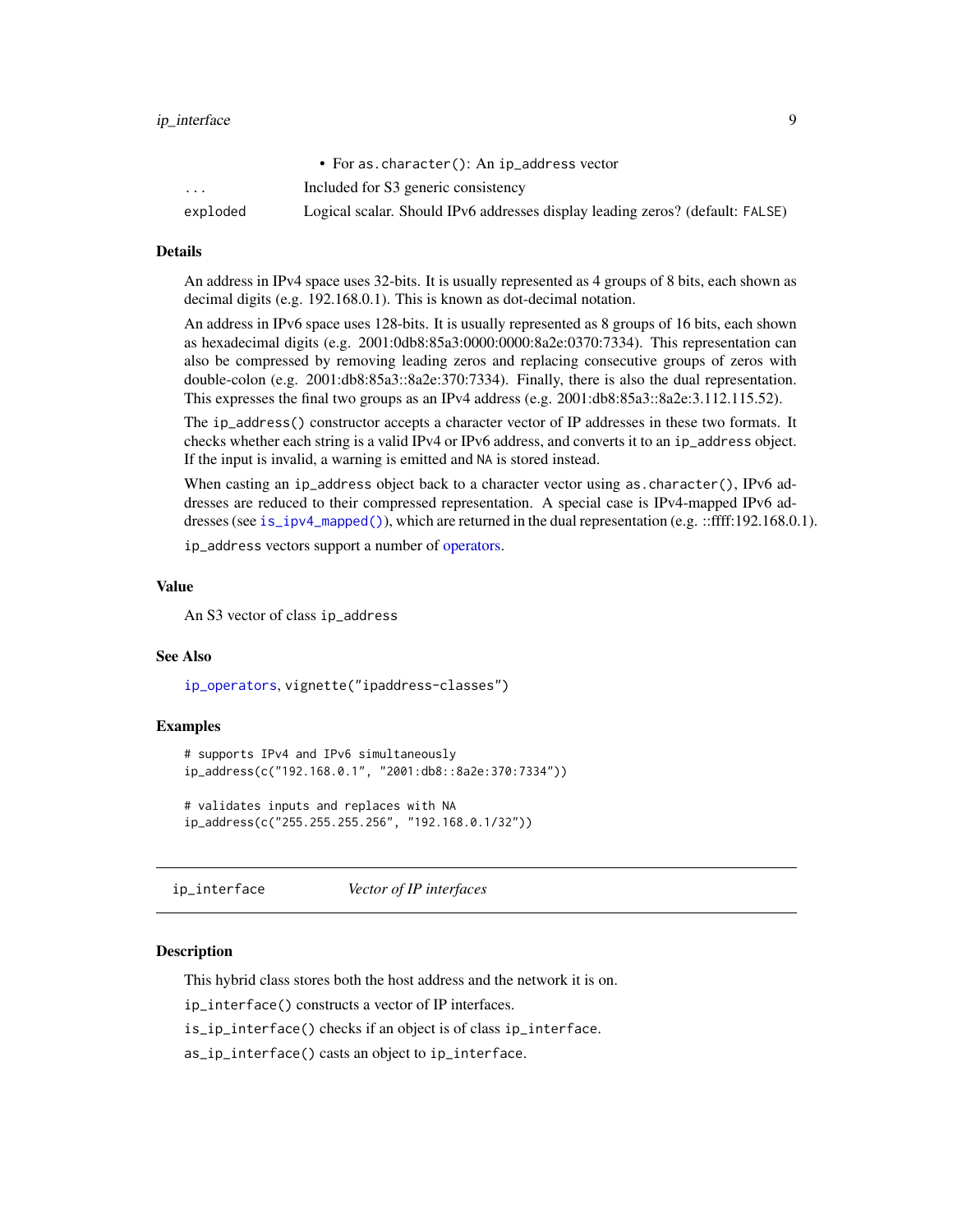# Usage

```
ip_interface(...)
## Default S3 method:
ip_interface(x = character(), ...)
## S3 method for class 'ip_address'
ip_interface(address, prefix_length, ...)
is_ip_interface(x)
as_ip_interface(x)
## S3 method for class 'character'
as_ip_interface(x)
## S3 method for class 'ip_interface'
as.character(x, ...)
## S3 method for class 'ip_interface'
format(x, exploded = FALSE, ...)
```
#### Arguments

| .             | Included for S3 generic consistency                                                           |
|---------------|-----------------------------------------------------------------------------------------------|
| $\mathsf{x}$  | • For ip_interface(): A character vector of IP interfaces, in CIDR notation<br>(IPv4 or IPv6) |
|               | • For is_ip_interface(): An object to test                                                    |
|               | • For as_ip_interface(): An object to cast                                                    |
|               | • For as. character(): An ip_interface vector                                                 |
| address       | An ip_address vector                                                                          |
| prefix_length | An integer vector                                                                             |
| exploded      | Logical scalar. Should IPv6 addresses display leading zeros? (default: FALSE)                 |

# Details

Constructing an ip\_interface vector is conceptually like constructing an [ip\\_network](#page-10-1) vector, except the host bits are retained.

The ip\_interface class inherits from the [ip\\_address](#page-7-1) class. This means it can generally be used in places where an [ip\\_address](#page-7-1) vector is expected. A few exceptions to this rule are:

- It does not support addition and subtraction of integers
- It does not support bitwise operations
- It cannot be compared to [ip\\_address](#page-7-1) vectors

<span id="page-9-0"></span>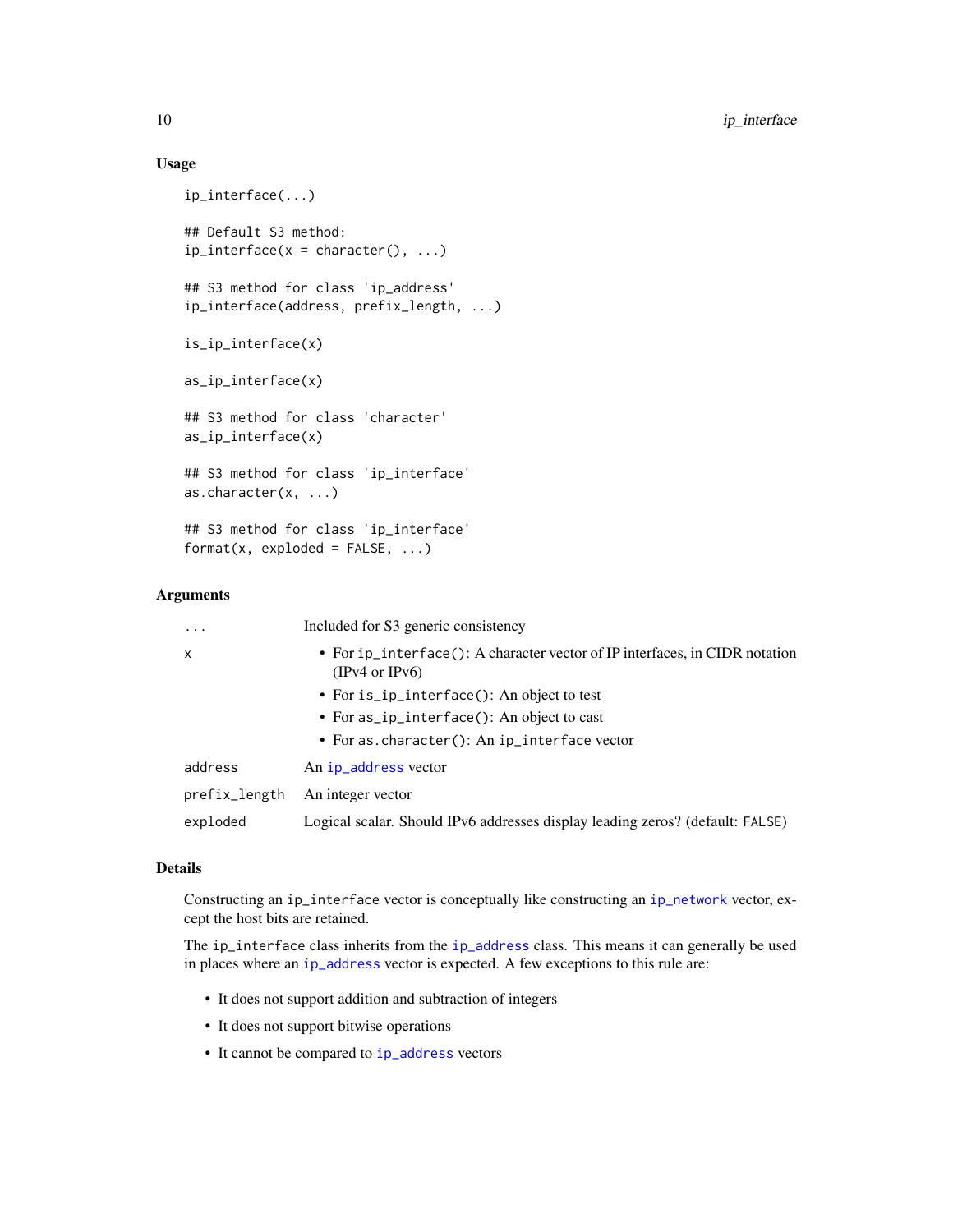# <span id="page-10-0"></span>ip\_network 11

The ip\_interface class additionally supports a few functions typically reserved for [ip\\_network](#page-10-1) vectors: [prefix\\_length\(\)](#page-21-1), [netmask\(\)](#page-21-2) and [hostmask\(\)](#page-21-1).

For other purposes, you can extract the address and network components using [as\\_ip\\_address\(\)](#page-7-2) and [as\\_ip\\_network\(\)](#page-10-2).

When comparing and sorting ip\_interface vectors, the network is compared before the host address.

#### Value

An S3 vector of class ip\_interface

# See Also

vignette("ipaddress-classes")

# Examples

```
# construct from character vector
ip_interface(c("192.168.0.1/10", "2001:db8:c3::abcd/45"))
```
# construct from address + prefix length objects ip\_interface(ip\_address(c("192.168.0.1", "2001:db8:c3::abcd")), c(10L, 45L))

```
# extract IP address
x <- ip_interface(c("192.168.0.1/10", "2001:db8:c3::abcd/45"))
as_ip_address(x)
```

```
# extract IP network (with host bits masked)
as_ip_network(x)
```
<span id="page-10-1"></span>ip\_network *Vector of IP networks*

#### <span id="page-10-2"></span>Description

ip\_network() constructs a vector of IP networks.

- is\_ip\_network() checks if an object is of class ip\_network.
- as\_ip\_network() casts an object to ip\_network.

# Usage

```
ip_network(...)
## Default S3 method:
ip_{\text{network}}(x = \text{character}(), \text{strict} = \text{TRUE}, ...)## S3 method for class 'ip_address'
```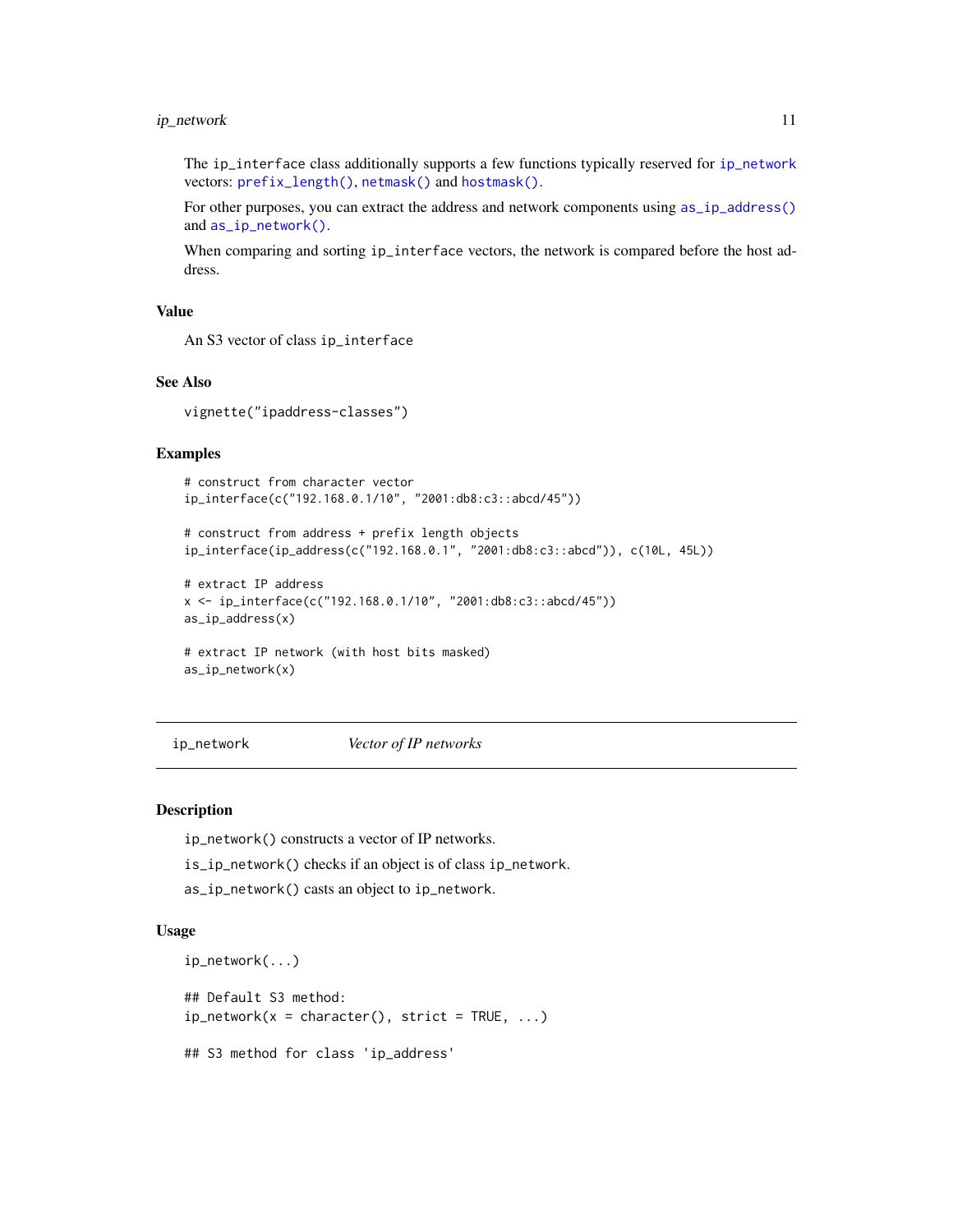# <span id="page-11-0"></span>12 ip\_network is a set of the set of the set of the set of the set of the set of the set of the set of the set of the set of the set of the set of the set of the set of the set of the set of the set of the set of the set o

```
ip_network(address, prefix_length, strict = TRUE, ...)
is_ip_network(x)
as_ip_network(x)
## S3 method for class 'character'
as_ip_network(x)
## S3 method for class 'ip_interface'
as_ip_network(x)
## S3 method for class 'ip_network'
as.character(x, ...)
```
## S3 method for class 'ip\_network'  $format(x, exploded = FALSE, ...)$ 

#### Arguments

| $\cdot$       | Included for S3 generic consistency                                                                                                                                                                                                                                      |
|---------------|--------------------------------------------------------------------------------------------------------------------------------------------------------------------------------------------------------------------------------------------------------------------------|
| $\mathsf{x}$  | • For ip_network(): A character vector of IP networks, in CIDR notation<br>(IPv4 or IPv6)                                                                                                                                                                                |
|               | • For is_ip_network(): An object to test                                                                                                                                                                                                                                 |
|               | • For $as_i$ ip_network(): An object to cast                                                                                                                                                                                                                             |
|               | • For as. character(): An ip_network vector                                                                                                                                                                                                                              |
| strict        | If TRUE (the default) and the input has host bits set, then a warning is emitted<br>and NA is returned. If FALSE, the host bits are set to zero and a valid IP network<br>is returned. If you need to retain the host bits, consider using $ip_$ interface()<br>instead. |
| address       | An ip_address vector                                                                                                                                                                                                                                                     |
| prefix_length | An integer vector                                                                                                                                                                                                                                                        |
| exploded      | Logical scalar. Should IPv6 addresses display leading zeros? (default: FALSE)                                                                                                                                                                                            |

#### Details

An IP network corresponds to a contiguous range of IP addresses (also known as an IP block). CIDR notation represents an IP network as the routing prefix address (which denotes the start of the range) and the prefix length (which indicates the size of the range) separated by a forward slash. For example, 192.168.0.0/24 represents addresses from 192.168.0.0 to 192.168.0.255.

The prefix length indicates the number of bits reserved by the routing prefix. This means that larger prefix lengths indicate smaller networks. The maximum prefix length is 32 for IPv4 and 128 for IPv6. These would correspond to an IP network of a single IP address.

The ip\_network() constructor accepts a character vector of IP networks in CIDR notation. It checks whether each string is a valid IPv4 or IPv6 network, and converts it to an ip\_network object. If the input is invalid, a warning is emitted and NA is stored instead.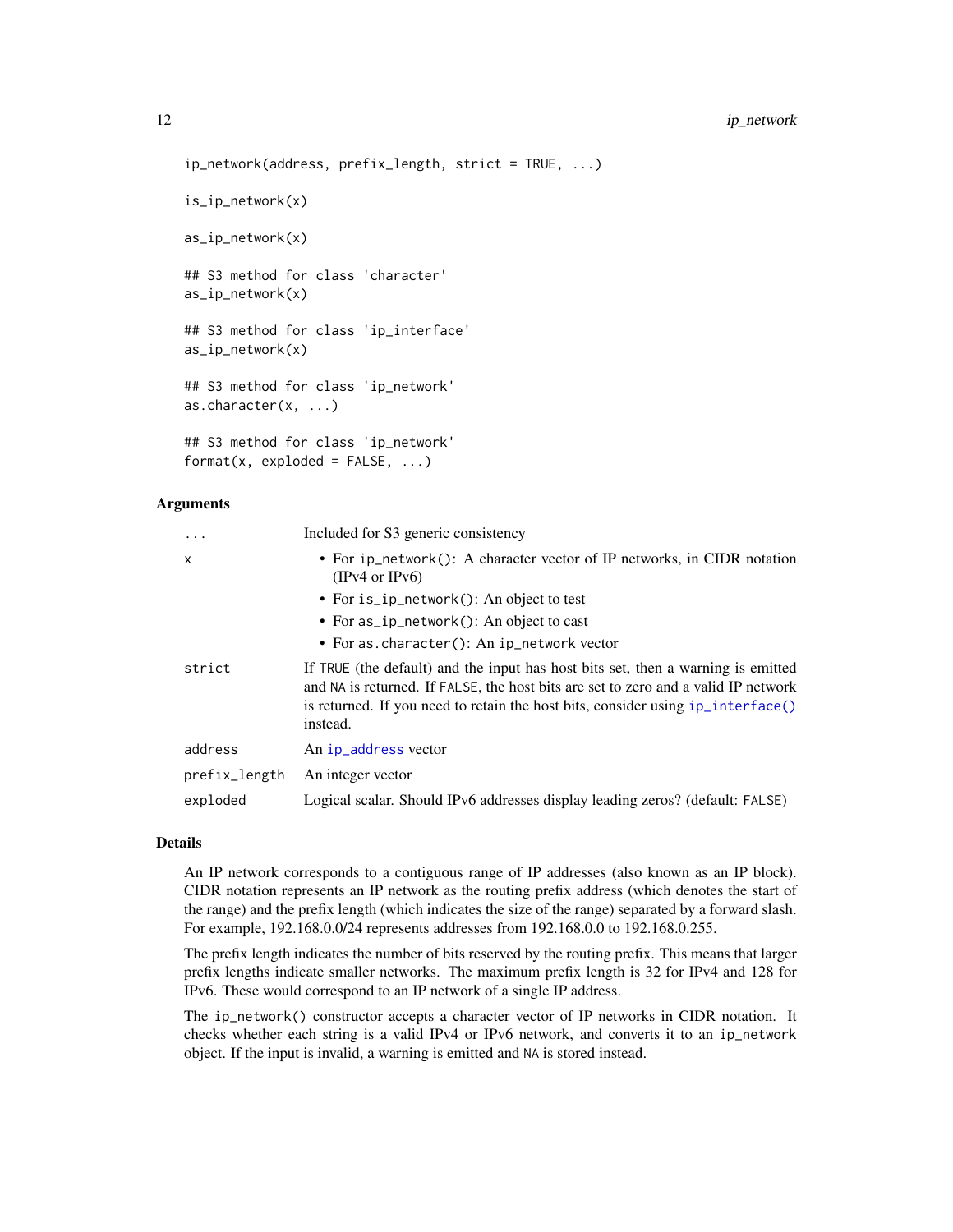# <span id="page-12-0"></span>ip\_operators 13

An alternative constructor accepts an [ip\\_address](#page-7-1) vector and an integer vector containing the network address and prefix length, respectively.

When casting an ip\_network object back to a character vector using as.character(), IPv6 addresses are reduced to their compressed representation.

When comparing and sorting ip\_network vectors, the network address is compared before the prefix length.

# Value

An S3 vector of class ip\_network

#### See Also

```
prefix_length(), network_address(), netmask(), hostmask()
vignette("ipaddress-classes")
```
#### Examples

```
# construct from character vector
ip_network(c("192.168.0.0/24", "2001:db8::/48"))
# validates inputs and replaces with NA
ip_network(c("192.168.0.0/33", "192.168.0.0"))
# IP networks should not have any host bits set
ip_network("192.168.0.1/22")
# but we can mask the host bits if desired
ip_network("192.168.0.1/22", strict = FALSE)
# construct from address + prefix length
ip_network(ip_address("192.168.0.0"), 24L)
# construct from address + netmask
ip_network(ip_address("192.168.0.0"), prefix_length(ip_address("255.255.255.0")))
# construct from address + hostmask
ip_network(ip_address("192.168.0.0"), prefix_length(ip_address("0.0.0.255")))
```
<span id="page-12-1"></span>ip\_operators *Operators for IP addresses*

#### **Description**

[ip\\_address](#page-7-1) vectors support the following operators:

- bitwise logic operators: ! (NOT), & (AND), | (OR),  $\land$  (XOR)
- bitwise shift operators: %<<% (left shift), %>>% (right shift)
- arithmetic operators: + (addition), (subtraction)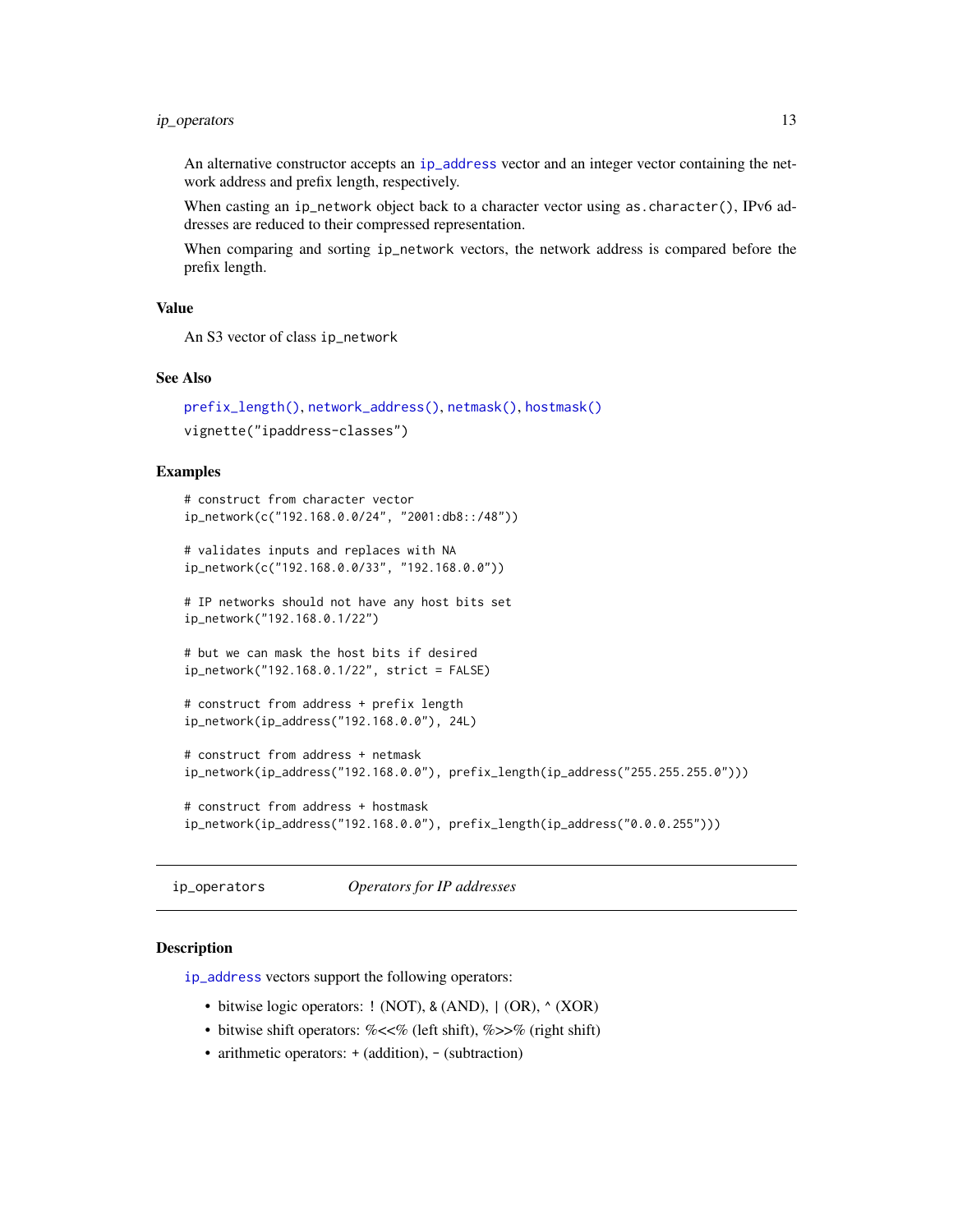### Examples

```
# use ip_to_binary() to understand these examples better
# bitwise NOT
!ip_address("192.168.0.1")
# bitwise AND
ip_address("192.168.0.1") & ip_address("255.0.0.255")
# bitwise OR
ip_address("192.168.0.0") | ip_address("255.0.0.255")
# bitwise XOR
ip_address("192.168.0.0") ^ ip_address("255.0.0.255")
# bitwise shift left
ip_address("192.168.0.1") %<<% 1
# bitwise shift right
ip_address("192.168.0.1") %>>% 1
# addition of integers
ip_address("192.168.0.1") + 10
# subtraction of integers
ip_address("192.168.0.1") - 10
```
<span id="page-13-1"></span>ip\_to\_binary *Represent address as binary*

# <span id="page-13-2"></span>Description

Encode or decode an [ip\\_address](#page-7-1) as a binary bit string.

# Usage

ip\_to\_binary(x)

binary\_to\_ip(x)

#### Arguments

- x For ip\_to\_binary(): An [ip\\_address](#page-7-1) vector
	- For binary\_to\_ip(): A character vector containing only 0 and 1 characters

<span id="page-13-0"></span>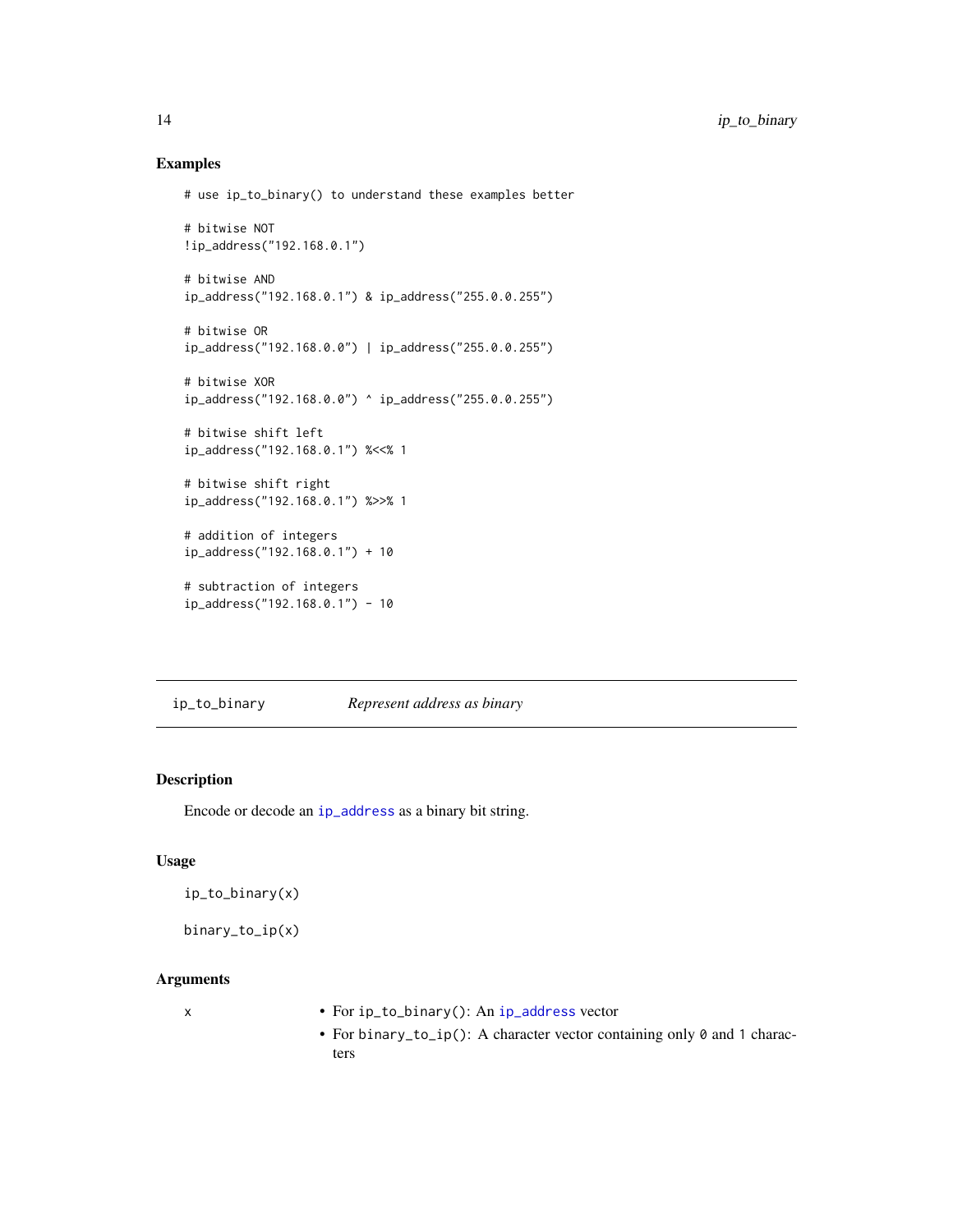# <span id="page-14-0"></span>Details

The bits are stored in network order (also known as big-endian order), which is part of the IP standard.

IPv4 addresses use 32 bits, IPv6 addresses use 128 bits, and missing values are encoded as NA.

# Value

- For ip\_to\_binary(): A character vector
- For binary\_to\_ip(): An [ip\\_address](#page-7-1) vector

# See Also

- [ip\\_to\\_integer\(\)](#page-16-1) and [integer\\_to\\_ip\(\)](#page-16-2)
- [ip\\_to\\_bytes\(\)](#page-14-1) and [bytes\\_to\\_ip\(\)](#page-14-2)

#### Examples

```
x <- ip_address(c("192.168.0.1", "2001:db8::8a2e:370:7334", NA))
ip_to_binary(x)
```
binary\_to\_ip(ip\_to\_binary(x))

<span id="page-14-1"></span>ip\_to\_bytes *Represent address as raw bytes*

# <span id="page-14-2"></span>Description

Encode or decode an [ip\\_address](#page-7-1) as a list of raw bytes.

#### Usage

```
ip_to_bytes(x)
```
bytes\_to\_ip(x)

#### Arguments

x • For ip\_to\_bytes(): An [ip\\_address](#page-7-1) vector

• For bytes\_to\_ip(): A list of raw vectors or a [blob::blob](#page-0-0) object

# Details

The bytes are stored in network order (also known as big-endian order), which is part of the IP standard.

IPv4 addresses use 4 bytes, IPv6 addresses use 16 bytes, and missing values are encoded as NULL.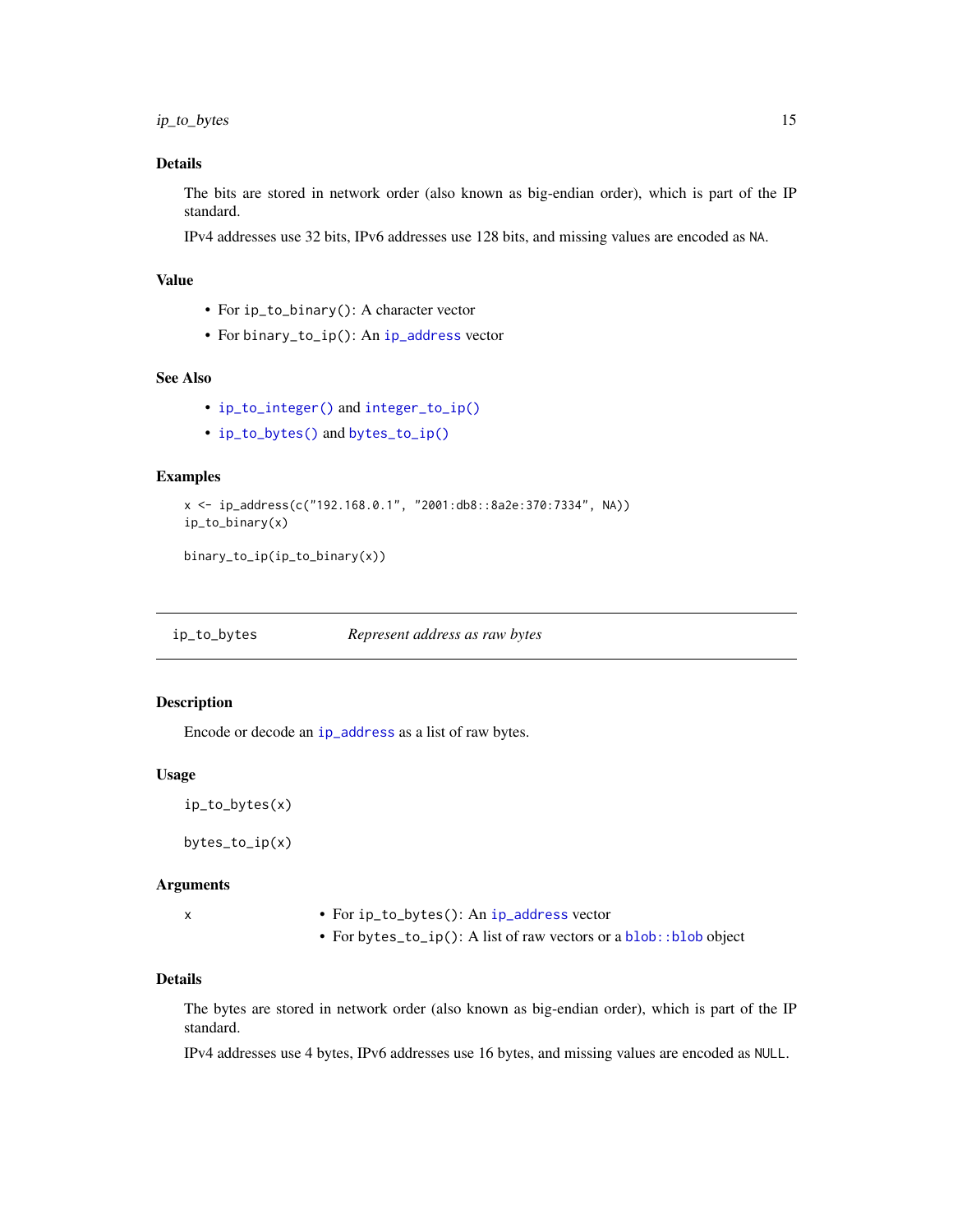# <span id="page-15-0"></span>Value

- For ip\_to\_bytes(): A list of raw vectors
- For bytes\_to\_ip(): An [ip\\_address](#page-7-1) vector

# See Also

- [ip\\_to\\_integer\(\)](#page-16-1) and [integer\\_to\\_ip\(\)](#page-16-2)
- [ip\\_to\\_binary\(\)](#page-13-1) and [binary\\_to\\_ip\(\)](#page-13-2)
- Use [blob::as\\_blob\(\)](#page-0-0) to cast result to a blob object

# Examples

```
x <- ip_address(c("192.168.0.1", "2001:db8::8a2e:370:7334", NA))
ip_to_bytes(x)
bytes <- list(
  as.raw(c(0xc0, 0xa8, 0x00, 0x01)),
  as.raw(c(
   0x20, 0x01, 0x0d, 0xb8, 0x00, 0x00, 0x00, 0x00,
   0x00, 0x00, 0x8a, 0x2e, 0x03, 0x70, 0x73, 0x34
  )),
  NULL
)
bytes_to_ip(bytes)
```
ip\_to\_hostname *Translate address to/from hostname*

# Description

Perform reverse and forward DNS resolution.

Note: These functions are significantly slower than others in the ipaddress package.

# Usage

```
ip_to_hostname(x, multiple = FALSE)
```

```
hostname_to_ip(x, multiple = FALSE)
```
#### Arguments

| X        | • For $ip\_to\_hostname()$ : An $ip\_address$ vector                                                                                                                                 |
|----------|--------------------------------------------------------------------------------------------------------------------------------------------------------------------------------------|
|          | • For hostname_to_ip(): A character vector of hostnames                                                                                                                              |
| multiple | A logical scalar indicating if all resolved endpoints are returned, or just the first<br>endpoint (the default). This determines whether a vector or list of vectors is<br>returned. |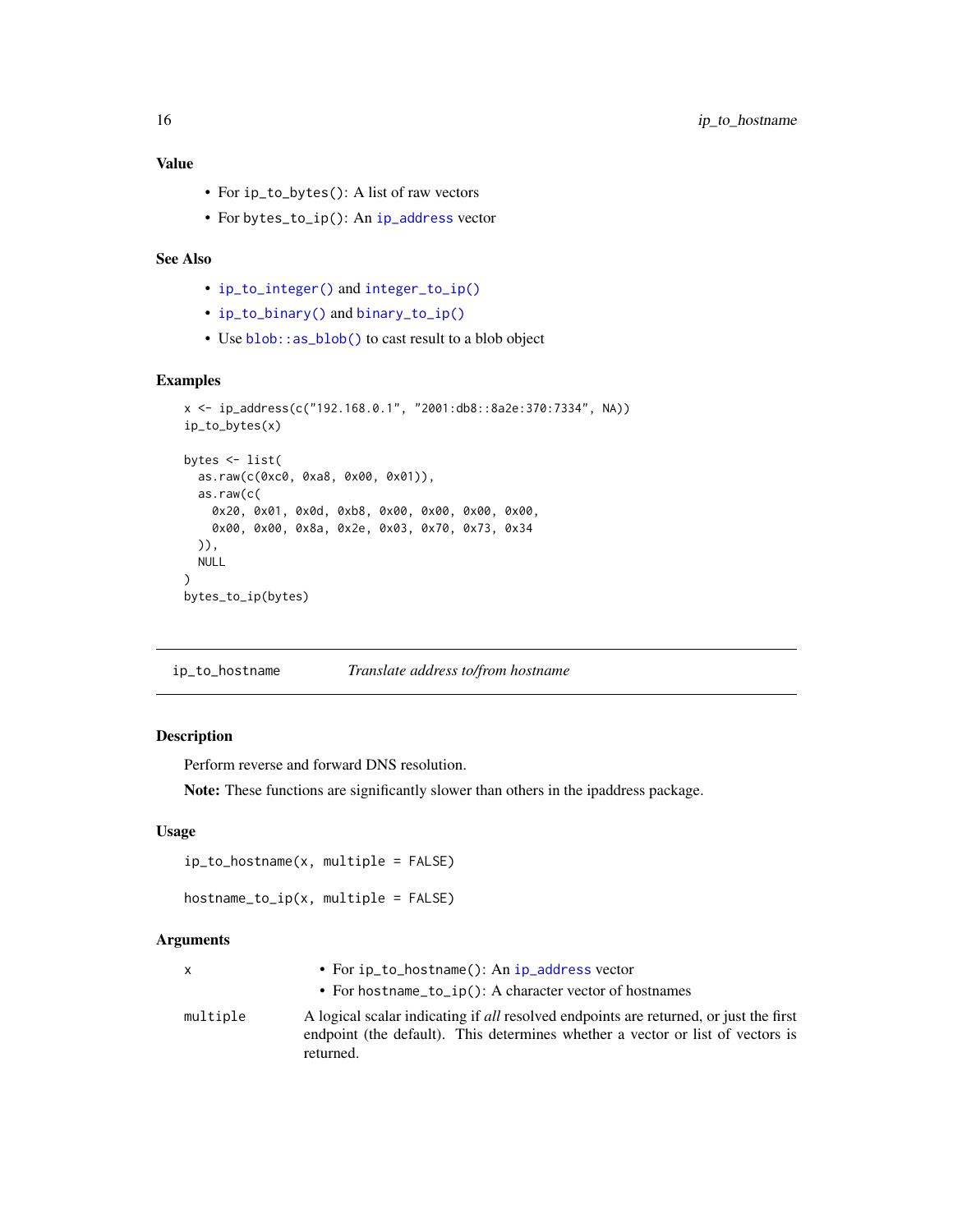### <span id="page-16-0"></span>Details

These functions require an internet connection. Before processing the input vector, we first check that a known hostname can be resolved. If this fails, an error is raised.

If DNS lookup cannot resolve an input, then NA is returned for that input. If an error occurs during DNS lookup, then a warning is emitted and NA is returned for that input.

DNS resolution performs a many-to-many mapping between IP addresses and hostnames. For this reason, these two functions can potentially return multiple values for each element of the input vector. The multiple argument control whether *all* values are returned (a vector for each input), or just the first value (a scalar for each input).

#### Value

- For ip\_to\_hostname(): A character vector (multiple = FALSE) or a list of character vectors (multiple = TRUE)
- For hostname\_to\_ip(): A [ip\\_address](#page-7-1) vector (multiple = FALSE) or a list of [ip\\_address](#page-7-1) vectors (multiple = TRUE)

#### See Also

The base function nsl() provides forward DNS resolution to IPv4 addresses, but only on Unix-like systems.

#### Examples

```
## Not run:
hostname_to_ip("r-project.org")
```

```
ip_to_hostname(hostname_to_ip("r-project.org"))
```

```
## End(Not run)
```
<span id="page-16-1"></span>ip\_to\_integer *Represent address as integer*

#### <span id="page-16-2"></span>Description

Encode or decode an [ip\\_address](#page-7-1) as an integer.

Note: The result is a character vector (see below for why). This can be converted using as. numeric() for IPv4 addresses.

#### Usage

```
ip_to_inter{space(x, base = c("dec", "hex", "bin"))
```
integer\_to\_ip(x, is\_ipv6 = NULL)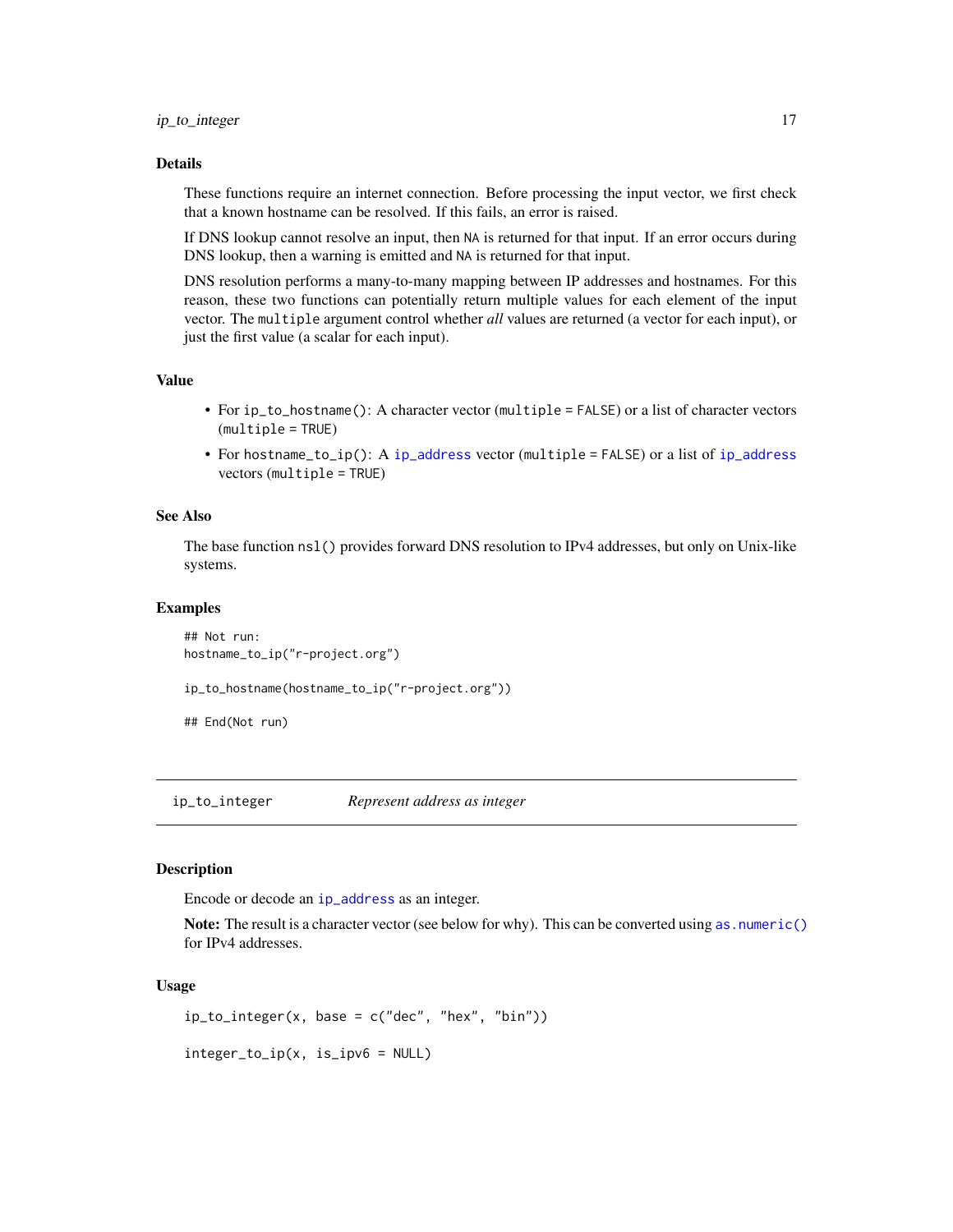#### <span id="page-17-0"></span>Arguments

| x       | • For ip_to_integer(): An ip_address vector                                                                                                                                                                                         |
|---------|-------------------------------------------------------------------------------------------------------------------------------------------------------------------------------------------------------------------------------------|
|         | • For integer_to_ip(): A character vector                                                                                                                                                                                           |
| base    | A string choosing the numeric base of the output. Choices are decimal ("dec";<br>the default), hexadecimal ("hex"), and binary ("bin").                                                                                             |
| is_ipv6 | A logical vector indicating whether to construct an IPv4 or IPv6 address. If<br>NULL (the default), then integers less than $2^{\wedge}32$ will construct an IP $v4$ address<br>and anything larger will construct an IPv6 address. |

#### Details

It is common to represent an IP address as an integer, by reinterpreting the bit sequence as a bigendian unsigned integer. This means IPv4 and IPv6 addresses can be represented by 32-bit and 128-bit unsigned integers. In this way, the IPv4 addresses 0.0.0.0 and 255.255.255.255 would be represented as 0 and 4,294,967,295.

### Value

- For ip\_to\_integer(): A character vector
- For integer\_to\_ip(): An [ip\\_address](#page-7-1) vector

#### Why is a character vector returned?

Base R provides two data types that can store integers: [integer](#page-0-0) and [double](#page-0-0) (also known as [numeric](#page-0-0)). The former is a fixed-point data format (32-bit) and the latter is a floating-point data format (64-bit). Both types are signed, and R does not offer unsigned variants.

For the purpose of storing IP addresses as integers, we need to be able to store a large range of positive integers without losing integer precision. Under these circumstances, the [integer](#page-0-0) type can store integers up to  $2^{\wedge}31$  - 1 and the [double](#page-0-0) type can store integers up to  $2^{\wedge}53$ . However, for IPv4 and IPv6 addresses we need to store integers up to  $2^{\wedge}32 - 1$  and  $2^{\wedge}128 - 1$ , respectively. This means an IPv4 address can be stored in a [double](#page-0-0), but an IPv6 address cannot be stored in either R data type.

Although the integer representation of an IPv6 address cannot be stored in a numeric R data type, it can be stored as a character string instead. This allows the integer to be written to disk or used by other software that *does* support 128-bit unsigned integers. To treat IPv4 and IPv6 equally, ip\_to\_integer() will always return a [character](#page-0-0) vector. With IPv4 addresses, this output can be converted to a [double](#page-0-0) vector using [as.double\(\)](#page-0-0) or [as.numeric\(\)](#page-0-0). With IPv6 addresses, this conversion loses the distinction between individual addresses because integer precision is lost.

# See Also

- [ip\\_to\\_bytes\(\)](#page-14-1) and [bytes\\_to\\_ip\(\)](#page-14-2)
- [ip\\_to\\_binary\(\)](#page-13-1) and [binary\\_to\\_ip\(\)](#page-13-2)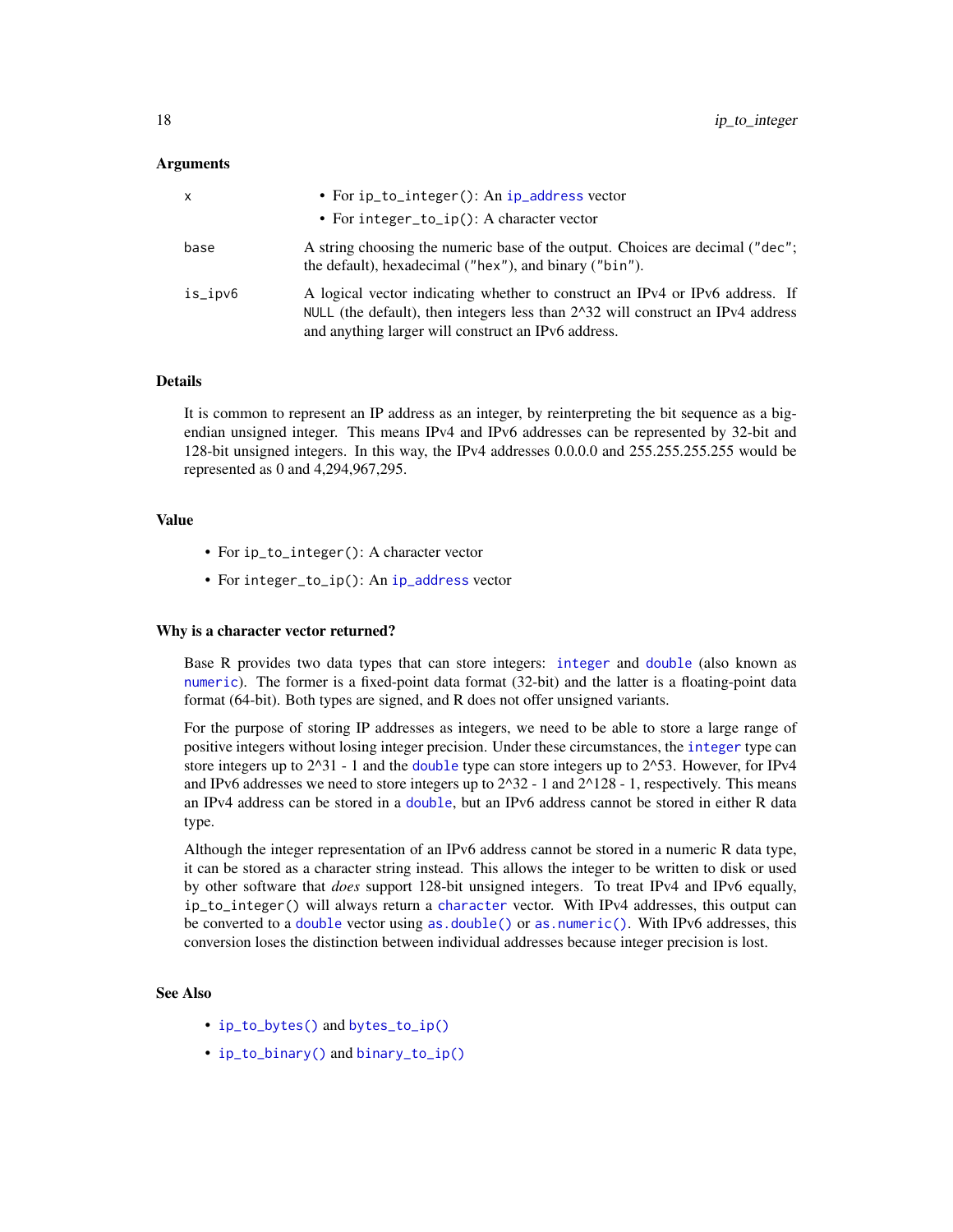#### <span id="page-18-0"></span> $is\_ipv6$  19

# Examples

```
x <- ip_address(c("192.168.0.1", "2001:db8::8a2e:370:7334", NA))
ip_to_integer(x)
integer_to_ip(ip_to_integer(x))
# with IPv4 only, we can use numeric data type
as.numeric(ip_to_integer(ip_address("192.168.0.1")))
integer_to_ip(3232235521)
# hex representation
ip_to_integer(x, base = "hex")
```
#### <span id="page-18-2"></span>is\_ipv6 *Version of the address space*

# <span id="page-18-1"></span>Description

Version of the address space

# Usage

is\_ipv4(x)

is\_ipv6(x)

# Arguments

x An [ip\\_address](#page-7-1) or [ip\\_network](#page-10-1) vector

# Value

A logical vector

# See Also

[max\\_prefix\\_length\(\)](#page-20-1)

# Examples

ip <- ip\_address(c("192.168.0.1", "2001:db8::7334"))

is\_ipv4(ip)

is\_ipv6(ip)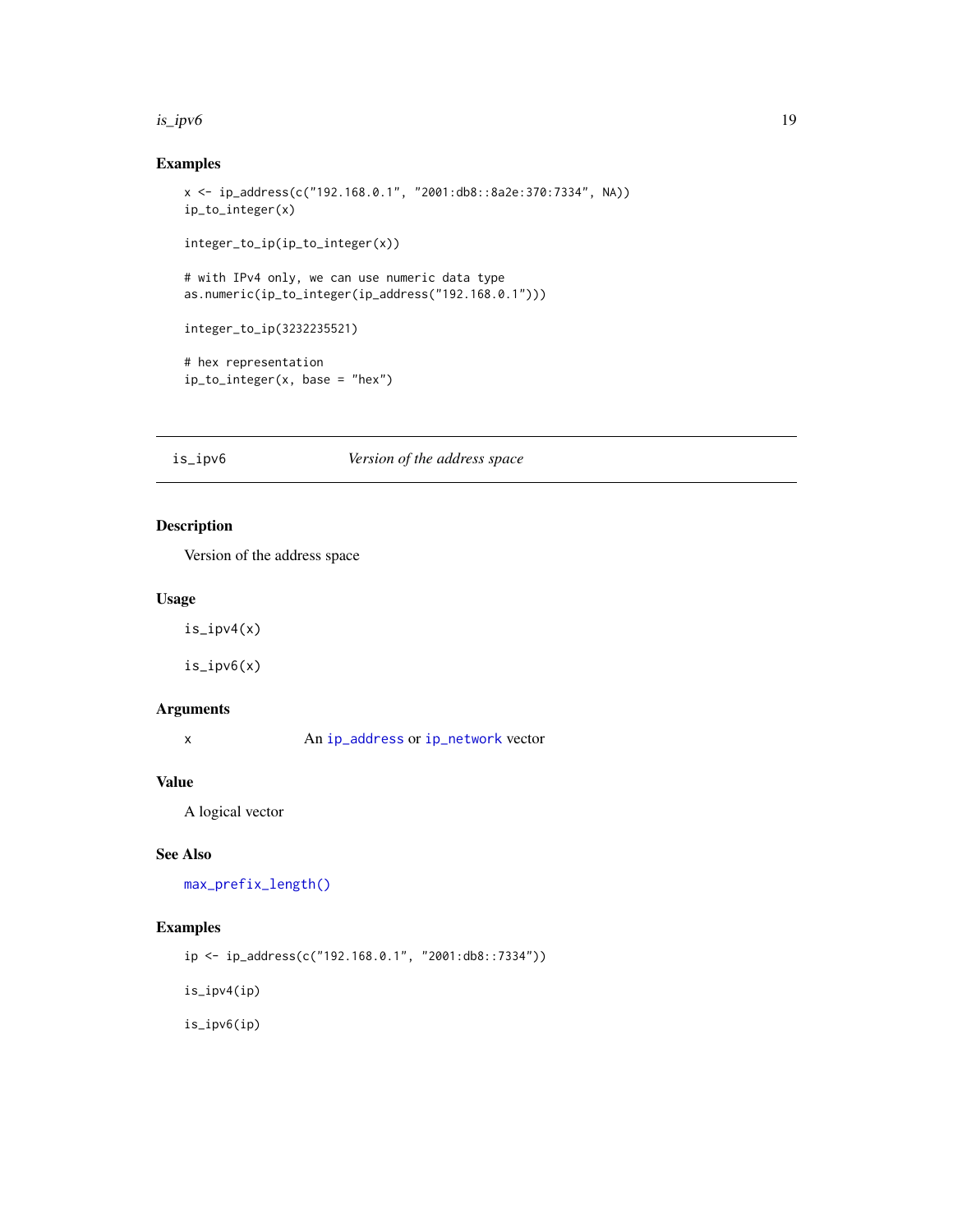<span id="page-19-1"></span><span id="page-19-0"></span>

# Description

Most of these functions check if an address or network is reserved for special use. The exception is is\_global(), which checks if it is *not* reserved.

A network is considered reserved if both the network\_address() and broadcast\_address() are reserved.

# Usage

is\_private(x) is\_global(x) is\_multicast(x) is\_unspecified(x) is\_reserved(x) is\_loopback(x) is\_link\_local(x) is\_site\_local(x)

#### Arguments

x An [ip\\_address](#page-7-1) or [ip\\_network](#page-10-1) vector

#### Details

Here are hyperlinks to the IANA registries of allocated address space:

- IPv4: [allocations,](https://www.iana.org/assignments/ipv4-address-space/ipv4-address-space.xhtml) [special purpose](https://www.iana.org/assignments/iana-ipv4-special-registry/iana-ipv4-special-registry.xhtml)
- **IPv6:** [allocations,](https://www.iana.org/assignments/ipv6-address-space/ipv6-address-space.xhtml) [special purpose](https://www.iana.org/assignments/iana-ipv6-special-registry/iana-ipv6-special-registry.xhtml)

# Value

A logical vector

#### See Also

Addresses reserved by IPv6 transition mechanisms can be identified by functions described in [ipv6](#page-6-2) [transition.](#page-6-2)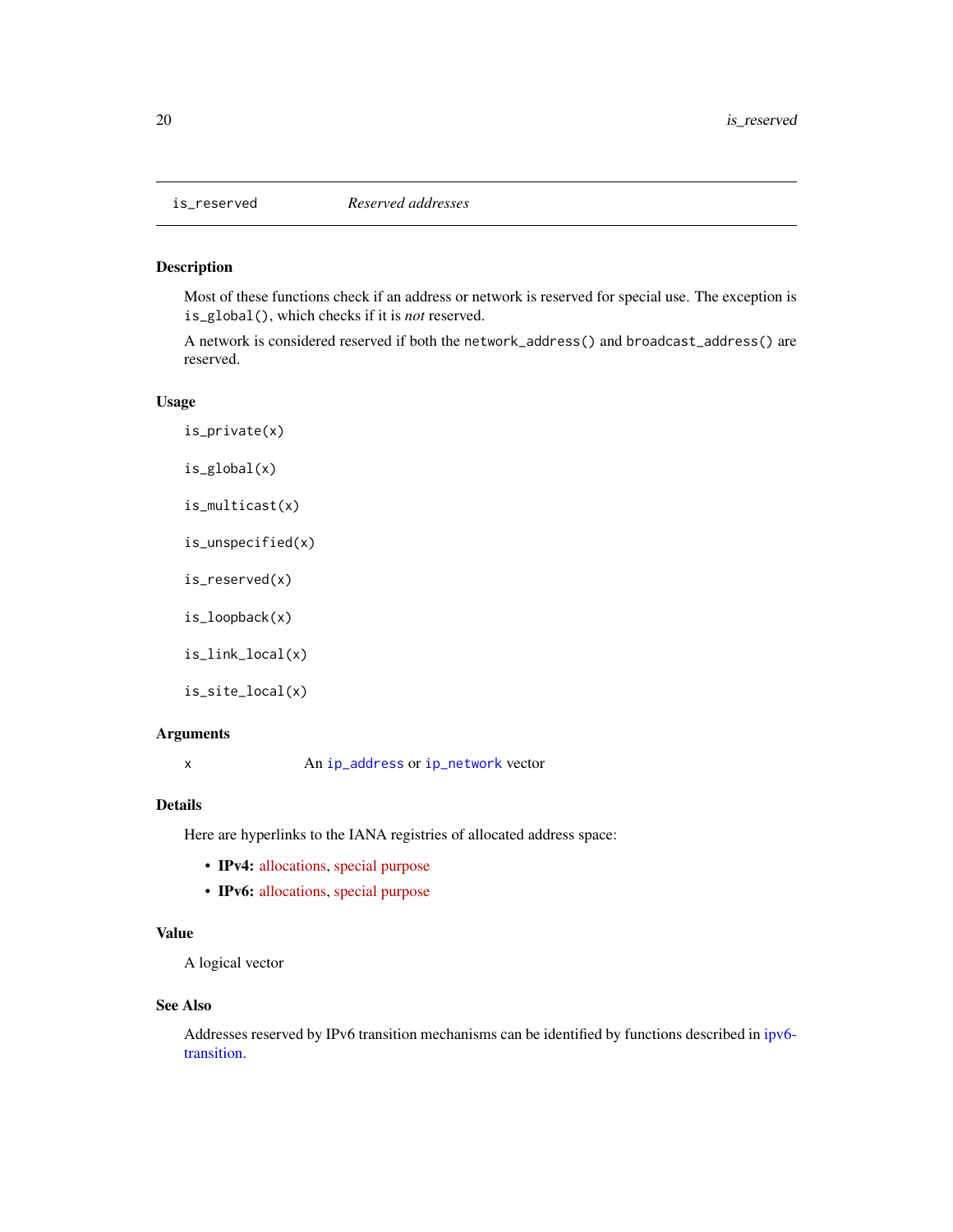# <span id="page-20-0"></span>Examples

```
is_private(ip_network(c("192.168.0.0/16", "2001:db8::/32")))
is_global(ip_network(c("1.0.0.0/8", "2002::/32")))
is_multicast(ip_network(c("224.0.0.0/4", "ff00::/8")))
is_unspecified(ip_network(c("0.0.0.0/32", "::/128")))
is_reserved(ip_network(c("240.0.0.0/4", "f000::/5")))
is_loopback(ip_network(c("127.0.0.0/8", "::1/128")))
is_link_local(ip_network(c("169.254.0.0/16", "fe80::/10")))
is_site_local(ip_network("fec0::/10"))
```
<span id="page-20-1"></span>max\_prefix\_length *Size of the address space*

#### Description

The total number of bits available in the address space. IPv4 uses 32-bit addresses and IPv6 uses 128-bit addresses.

#### Usage

max\_prefix\_length(x)

# **Arguments**

x An [ip\\_address](#page-7-1) or [ip\\_network](#page-10-1) vector

# Value

An integer vector

# See Also

[is\\_ipv4\(\)](#page-18-1), [is\\_ipv6\(\)](#page-18-2), [prefix\\_length\(\)](#page-21-1)

# Examples

x <- ip\_address(c("192.168.0.1", "2001:db8::7334"))

max\_prefix\_length(x)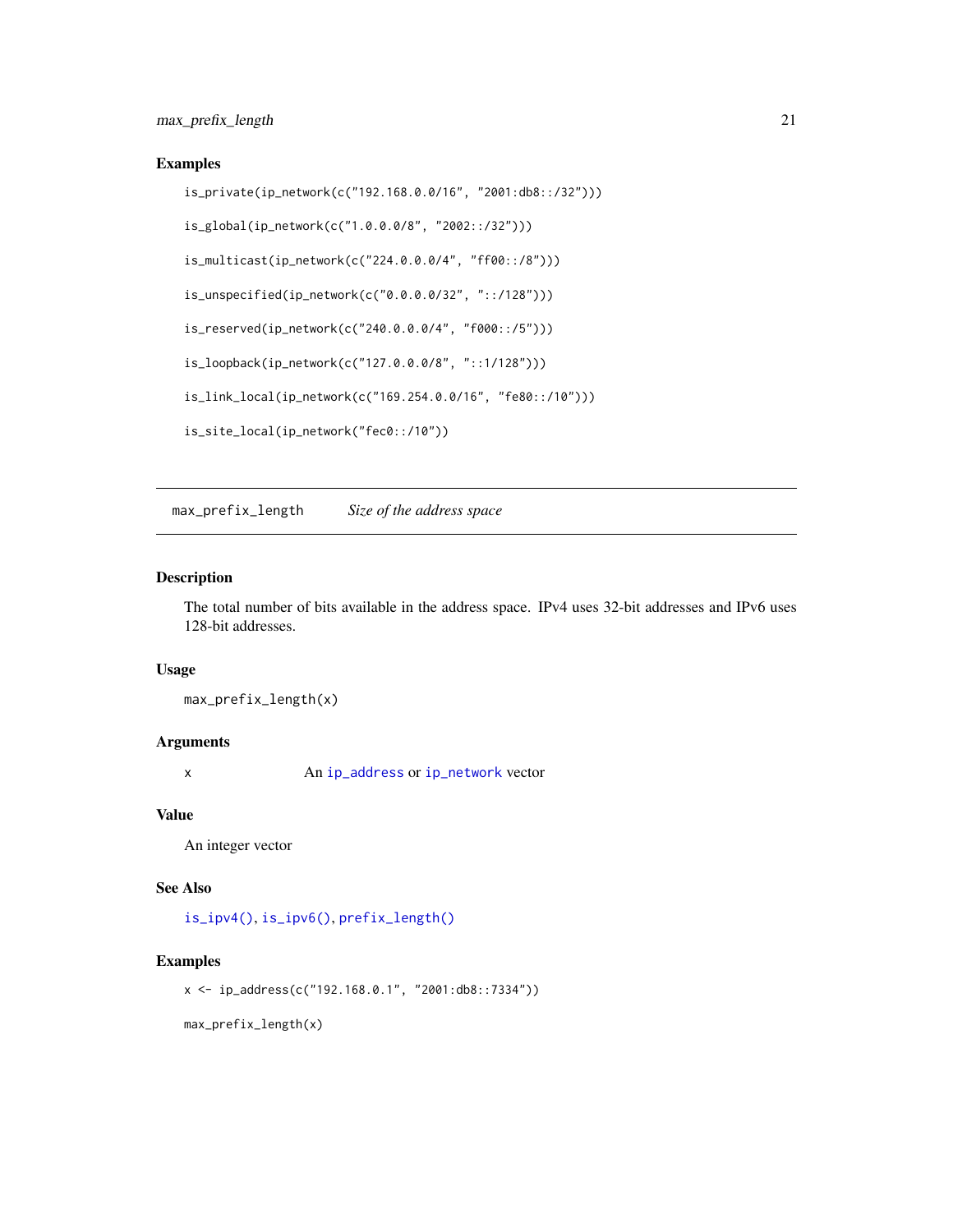<span id="page-21-2"></span><span id="page-21-0"></span>

# <span id="page-21-1"></span>Description

prefix\_length(), netmask() and hostmask() extract different (but equivalent) representations of the network mask. They accept an [ip\\_network](#page-10-1) or [ip\\_interface](#page-8-1) vector.

The functions can also convert between these alternative representations. For example, prefix\_length() can infer the prefix length from an [ip\\_address](#page-7-1) vector of netmasks and/or hostmasks, while netmask() and hostmask() can accept a vector of prefix lengths.

# Usage

```
prefix_length(...)
netmask(...)
hostmask(...)
## S3 method for class 'ip_network'
prefix_length(x, ...)
## S3 method for class 'ip_network'
netmask(x, ...)
## S3 method for class 'ip_network'
hostmask(x, ...)
## S3 method for class 'ip_interface'
prefix_length(x, ...)
## S3 method for class 'ip_interface'
netmask(x, ...)
## S3 method for class 'ip_interface'
hostmask(x, ...)
## Default S3 method:
prefix_length(mask, ...)
## Default S3 method:
netmask(prefix_length, is_ipv6, ...)
## Default S3 method:
hostmask(prefix_length, is_ipv6, ...)
```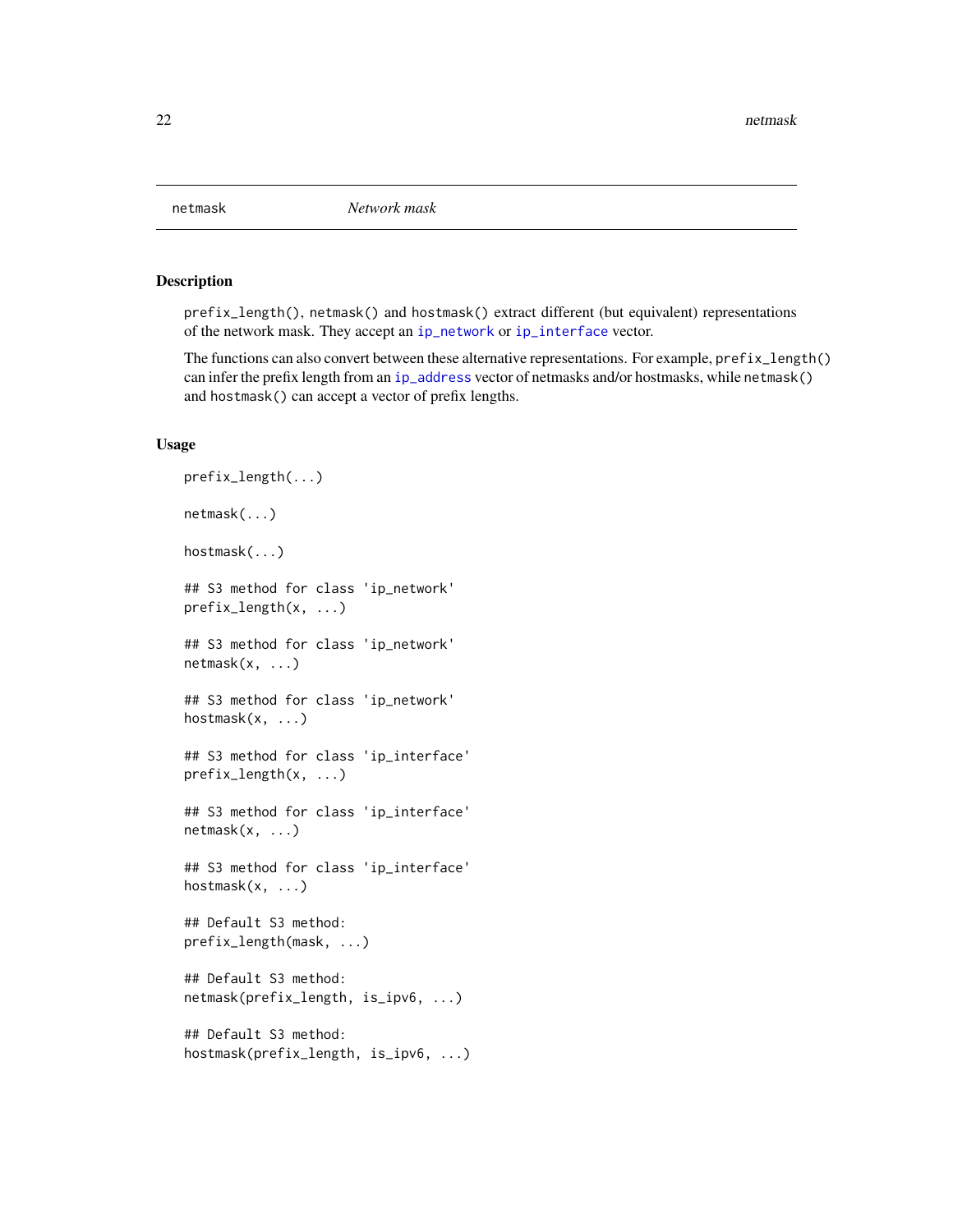#### <span id="page-22-0"></span>**Arguments**

| $\cdot$ | Arguments to be passed to other methods                                                                              |
|---------|----------------------------------------------------------------------------------------------------------------------|
| X       | An ip_network or ip_interface vector                                                                                 |
| mask    | An ip_address vector of netmasks and/or hostmasks. Ambiguous cases (all<br>zeros, all ones) are treated as netmasks. |
|         | prefix_length An integer vector                                                                                      |
| is_ipv6 | A logical vector                                                                                                     |

# Value

- prefix\_length() returns an integer vector
- netmask() and hostmask() return an [ip\\_address](#page-7-1) vector

# See Also

[max\\_prefix\\_length\(\)](#page-20-1)

#### Examples

```
x <- ip_network(c("192.168.0.0/22", "2001:db00::0/26"))
prefix_length(x)
netmask(x)
hostmask(x)
# construct netmask/hostmask from prefix length
netmask(c(22L, 26L), c(FALSE, TRUE))
hostmask(c(22L, 26L), c(FALSE, TRUE))
# extract prefix length from netmask/hostmask
prefix_length(ip_address(c("255.255.255.0", "0.255.255.255")))
# invalid netmask/hostmask raise a warning and return NA
prefix_length(ip_address("255.255.255.1"))
```
network\_in\_network *Network membership of other networks*

# <span id="page-22-1"></span>Description

is\_supernet() and is\_subnet() check if one network is a true supernet or subnet of another network; overlaps() checks for any overlap between two networks.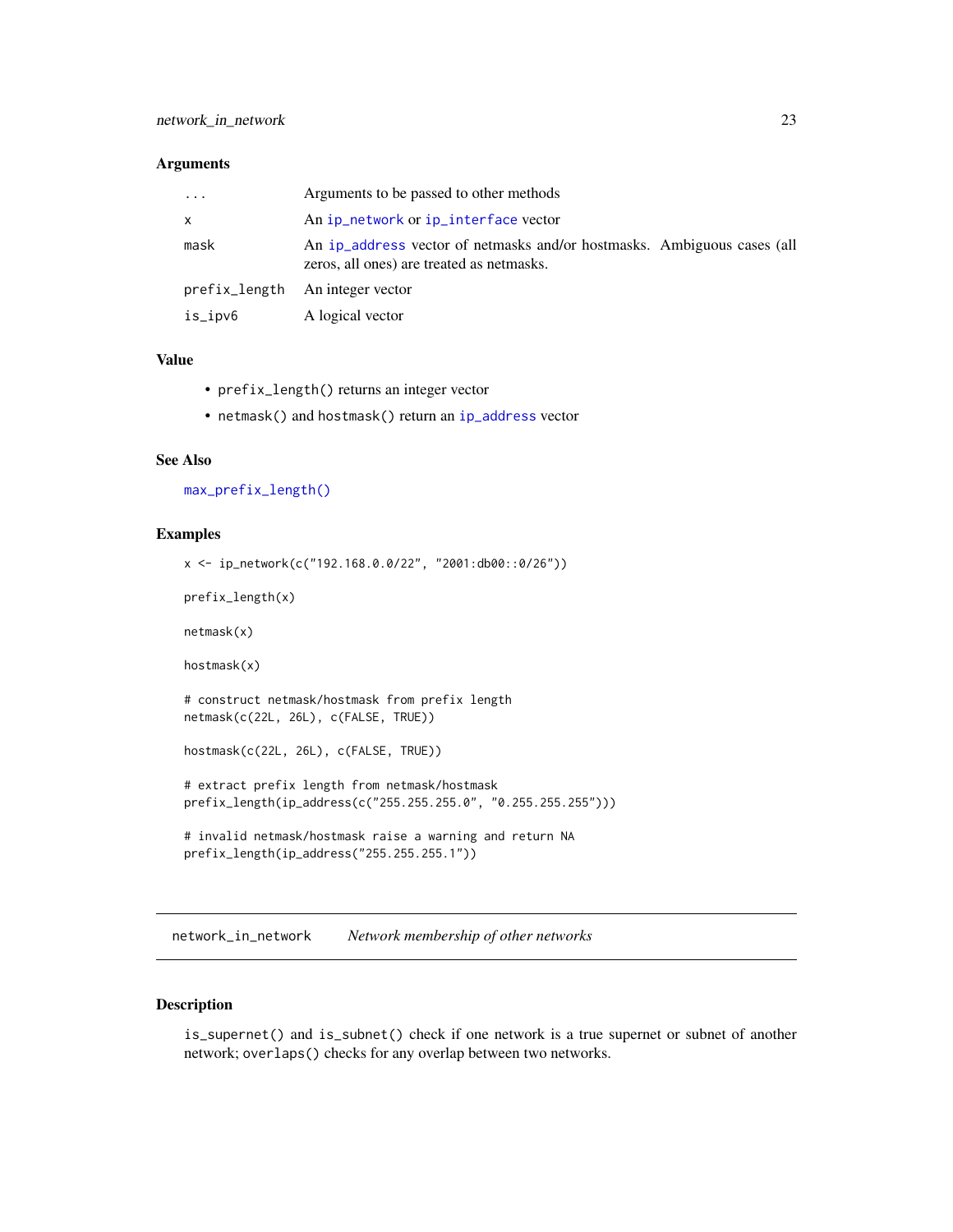# <span id="page-23-0"></span>Usage

```
is_supernet(network, other)
```
is\_subnet(network, other)

```
overlaps(network, other)
```
# Arguments

| network | An ip_network vector |
|---------|----------------------|
| other   | An ip_network vector |

# Value

A logical vector

#### See Also

Use [is\\_within\(\)](#page-1-1) to check if an [ip\\_address](#page-7-1) is within an [ip\\_network](#page-10-1). Use [supernet\(\)](#page-28-1) and [subnets\(\)](#page-28-1) to traverse the network hierarchy.

# Examples

net1 <- ip\_network("192.168.1.128/30") net2 <- ip\_network("192.168.1.0/24") is\_supernet(net1, net2) is\_subnet(net1, net2) overlaps(net1, net2)

network\_size *Network size*

# <span id="page-23-1"></span>Description

network\_address() and broadcast\_address() yield the first and last addresses of the network; num\_addresses() gives the total number of addresses in the network.

# Usage

```
network_address(x)
```
broadcast\_address(x)

num\_addresses(x)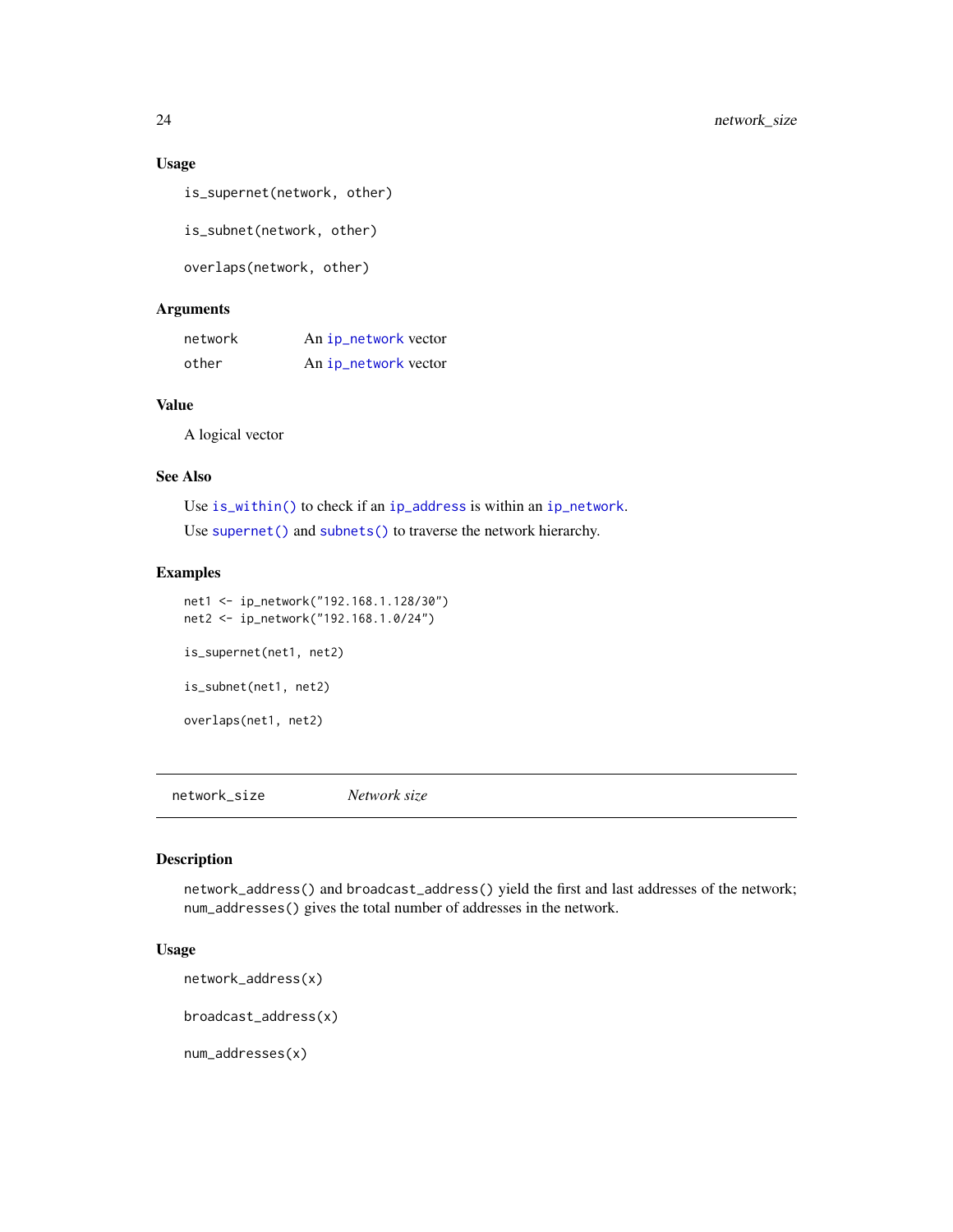# <span id="page-24-0"></span>reverse\_pointer 25

#### **Arguments**

x An [ip\\_network](#page-10-1) vector

# Details

The broadcast address is a special address at which any host connected to the network can receive messages. That is, packets sent to this address are received by all hosts on the network. In IPv4, the last address of a network is the broadcast address. Although IPv6 does not follow this approach to broadcast addresses, the broadcast\_address() function still returns the last address of the network.

# Value

- network\_address() and broadcast\_address() return an [ip\\_address](#page-7-1) vector
- num\_addresses() returns a numeric vector

# See Also

Use [seq.ip\\_network\(\)](#page-26-1) to generate all addresses in a network.

# Examples

```
x <- ip_network(c("192.168.0.0/22", "2001:db8::/33"))
```
network\_address(x)

broadcast\_address(x)

num\_addresses(x)

reverse\_pointer *Reverse DNS pointer*

### Description

Returns the PTR record used by reverse DNS.

# Usage

```
reverse_pointer(x)
```
#### Arguments

x An [ip\\_address](#page-7-1) vector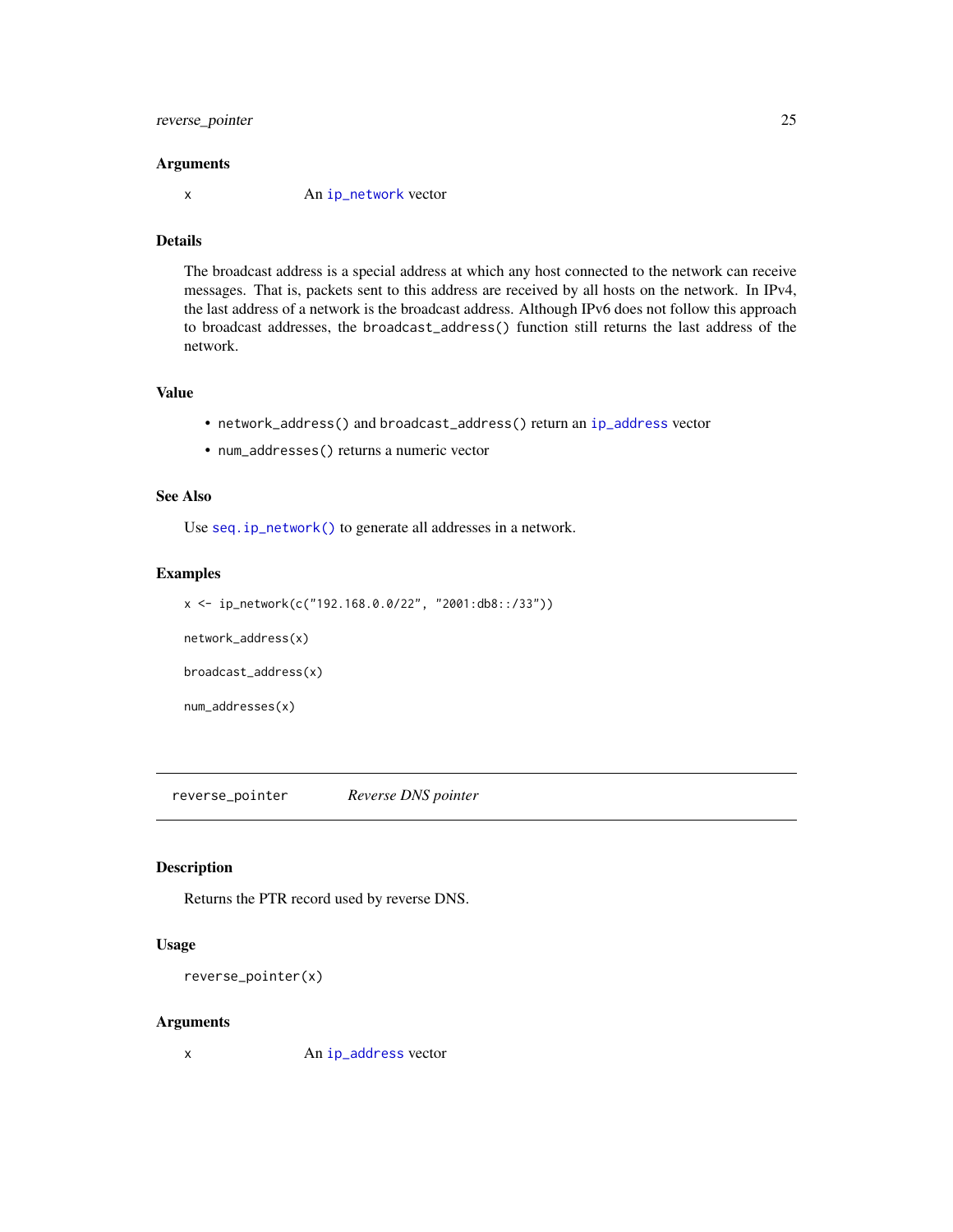#### 26 sample states of the contract of the contract of the contract of the contract of the sample

# Details

These documents describe reverse DNS lookup in more detail:

- IPv4: [RFC-1035 Section 3.5](https://tools.ietf.org/html/rfc1035)
- **IPv6: [RFC-3596 Section 2.5](https://tools.ietf.org/html/rfc3596)**

#### Value

A character vector

# Examples

```
reverse_pointer(ip_address("127.0.0.1"))
```

```
reverse_pointer(ip_address("2001:db8::1"))
```
# sample *Sample random addresses*

#### <span id="page-25-1"></span>Description

sample\_ipv4() and sample\_ipv6() sample from the entire address space; sample\_network() samples from a specific network.

# Usage

```
sample_ipv4(size, replace = FALSE)
```
sample\_ipv6(size, replace = FALSE)

sample\_network(x, size, replace = FALSE)

#### Arguments

| size    | Integer specifying the number of addresses to return |
|---------|------------------------------------------------------|
| replace | Should sampling be with replacement?                 |
| x       | An ip_network scalar                                 |

# Value

An [ip\\_address](#page-7-1) vector

#### See Also

Use [seq.ip\\_network\(\)](#page-26-1) to generate *all* addresses in a network.

<span id="page-25-0"></span>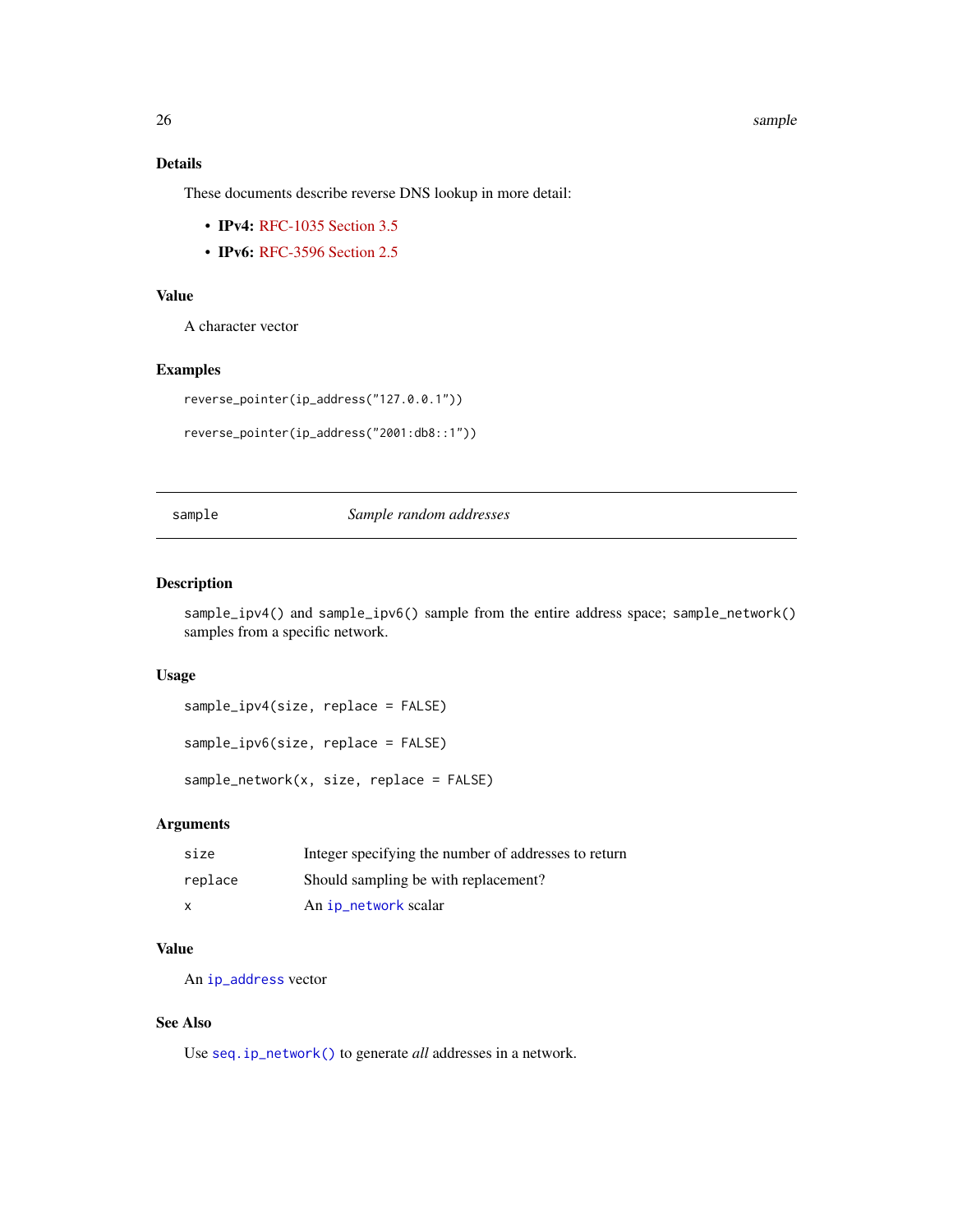#### <span id="page-26-0"></span>sequence 27

#### Examples

```
sample_ipv4(5)
sample_ipv6(5)
sample_network(ip_network("192.168.0.0/16"), 5)
sample_network(ip_network("2001:db8::/48"), 5)
```
sequence *List addresses within a network*

#### <span id="page-26-1"></span>Description

seq() returns *all* hosts hosts() returns only *usable* hosts

#### Usage

## S3 method for class 'ip\_network'  $seq(x, \ldots)$ 

hosts(x)

#### Arguments

| X        | An ip_network scalar             |
|----------|----------------------------------|
| $\cdots$ | Included for generic consistency |

#### Details

In IPv4, the unusable hosts are the network address and the broadcast address (i.e. the first and last addresses in the network). In IPv6, the only unusable host is the subnet router anycast address (i.e. the first address in the network).

For networks with a prefix length of 31 (for IPv4) or 127 (for IPv6), the unusable hosts are included in the results of hosts().

The ipaddress package does not support [long vectors](#page-0-0) (i.e. vectors with more than  $2^{\wedge}31$  - 1 elements). As a result, these two functions do not support networks larger than this size. This corresponds to prefix lengths less than 2 (for IPv4) or 98 (for IPv6). However, you might find that machine memory imposes stricter limitations.

#### Value

An [ip\\_address](#page-7-1) vector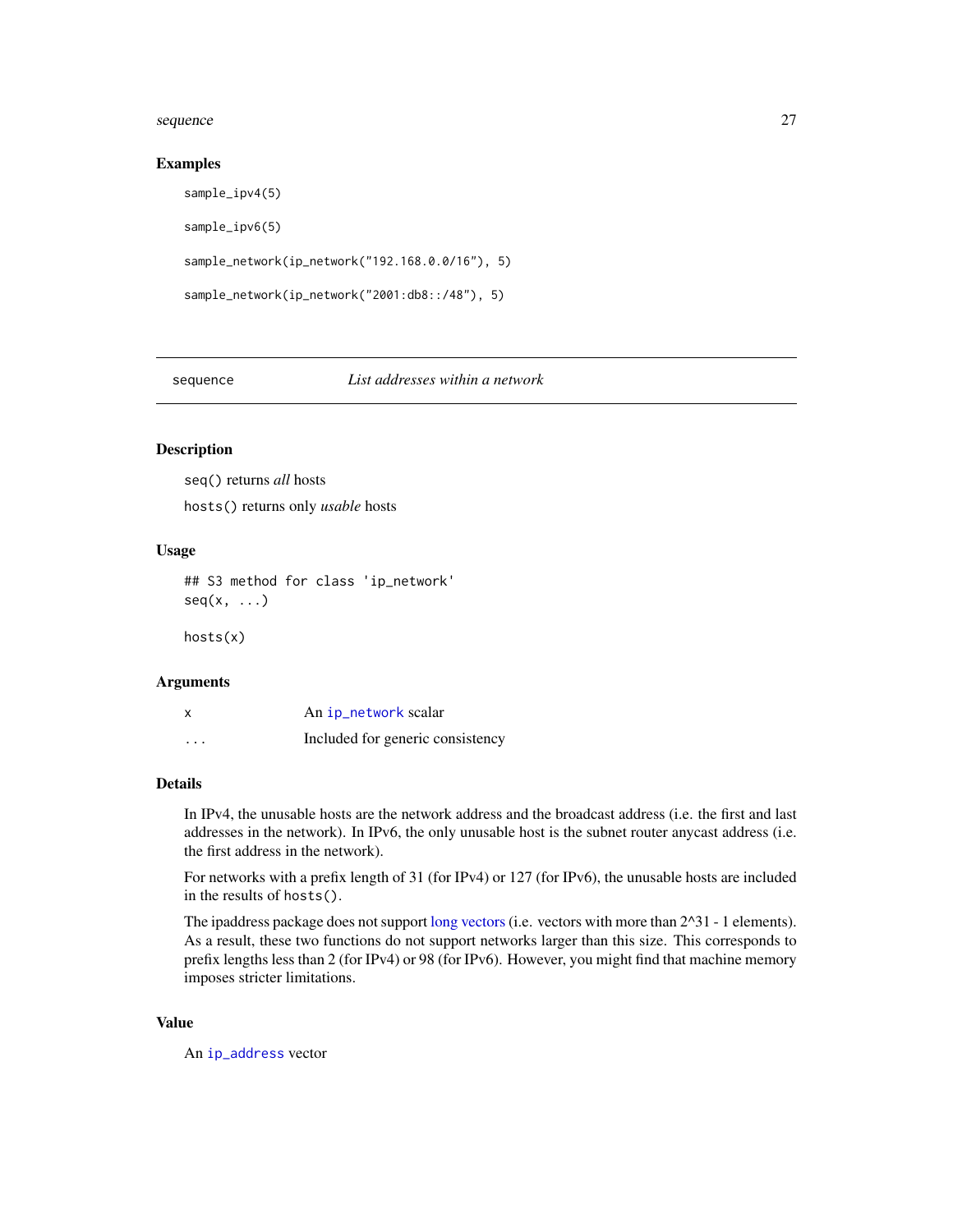# <span id="page-27-0"></span>See Also

Use [network\\_address\(\)](#page-23-1) and [broadcast\\_address\(\)](#page-23-1) to get the first and last address of a network. Use [sample\\_network\(\)](#page-25-1) to randomly sample addresses from a network.

Use [subnets\(\)](#page-28-1) to list the subnetworks within a network.

#### Examples

seq(ip\_network("192.168.0.0/30"))

seq(ip\_network("2001:db8::/126"))

hosts(ip\_network("192.168.0.0/30"))

hosts(ip\_network("2001:db8::/126"))

<span id="page-27-1"></span>summarize\_address\_range

*List constituent networks of an address range*

### Description

Given an address range, this returns the list of constituent networks.

If you know the address range matches the boundaries of a single network, it might be preferable to use [common\\_network\(\)](#page-3-2). This returns an [ip\\_network](#page-10-1) vector instead of a list of [ip\\_network](#page-10-1) vectors.

#### Usage

```
summarize_address_range(address1, address2)
```
# Arguments

| address1 | An ip_address vector |
|----------|----------------------|
| address2 | An ip_address vector |

### Value

A list of [ip\\_network](#page-10-1) vectors

#### See Also

[common\\_network\(\)](#page-3-2)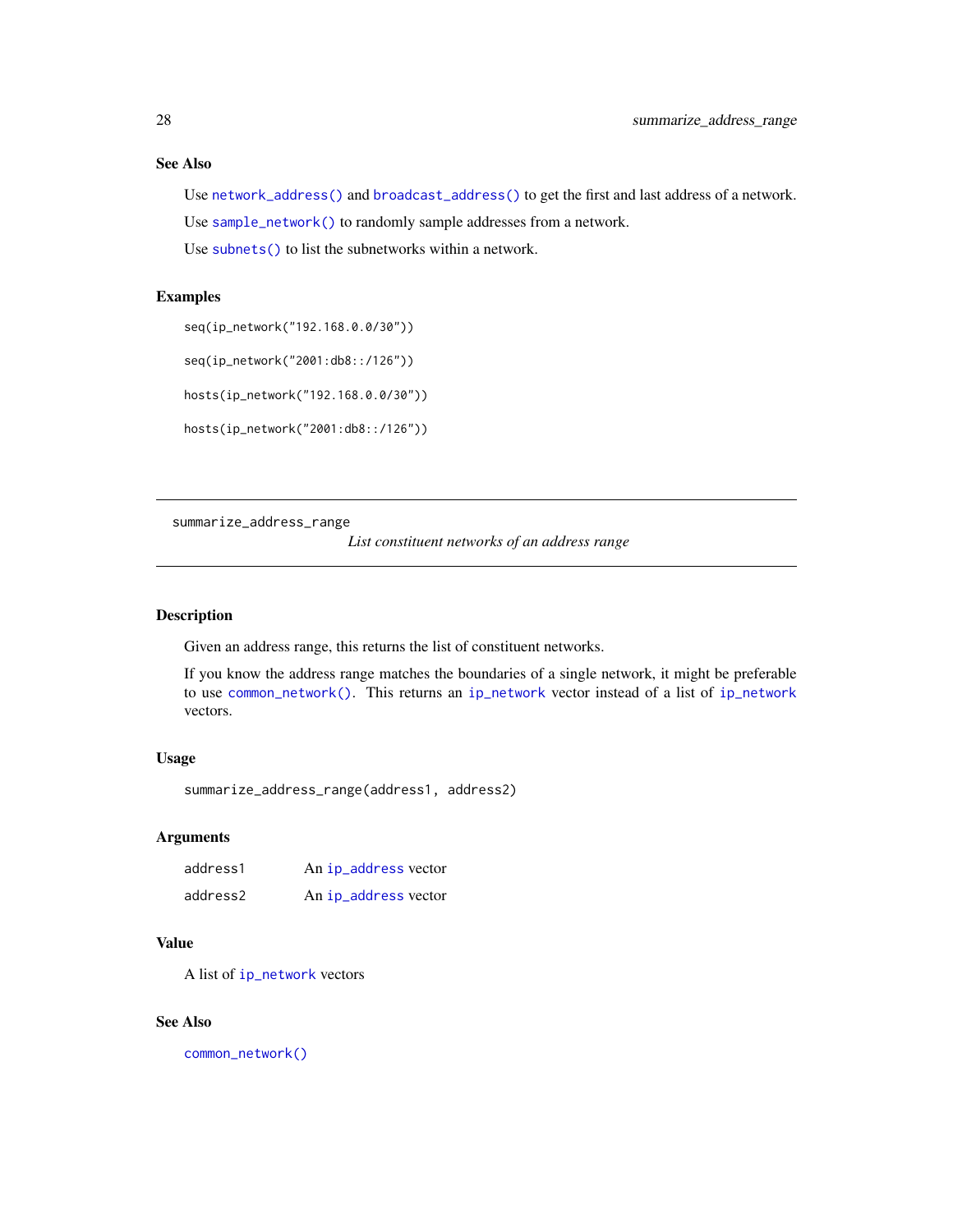# <span id="page-28-0"></span>traverse\_hierarchy 29

#### Examples

```
# address range matches network boundaries
summarize_address_range(ip_address("192.168.0.0"), ip_address("192.168.0.15"))
# address range does not match network boundaries
summarize_address_range(ip_address("192.167.255.255"), ip_address("192.168.0.16"))
```
traverse\_hierarchy *Traverse the network hierarchy*

#### <span id="page-28-1"></span>Description

These functions step up and down the network hierarchy. supernet() returns the supernetwork containing the given network. subnets() returns the list of subnetworks which join to make the given network.

#### Usage

```
supernet(x, new_prefix = prefix_length(x) - 1L)
```
 $subnets(x, new_prefix = prefix_length(x) + 1)$ 

#### Arguments

| x          | • For supernet(): An $ip_{\text{in}}$ network vector                             |
|------------|----------------------------------------------------------------------------------|
|            | • For subnets(): An $ip_{\text{network}}$ scalar                                 |
| new_prefix | An integer vector indicating the desired prefix length. By default, this steps a |
|            | single level through the hierarchy.                                              |

#### Details

The ipaddress package does not support [long vectors](#page-0-0) (i.e. vectors with more than  $2^{\wedge}31 - 1$  elements). The limits the number of subnetworks that subnets() can return. However, you might find that machine memory imposes stricter limitations.

# Value

An [ip\\_network](#page-10-1) vector

# See Also

Use [seq.ip\\_network\(\)](#page-26-1) to list the addresses within a network.

Use [is\\_supernet\(\)](#page-22-1) and [is\\_subnet\(\)](#page-22-1) to check if one network is contained within another.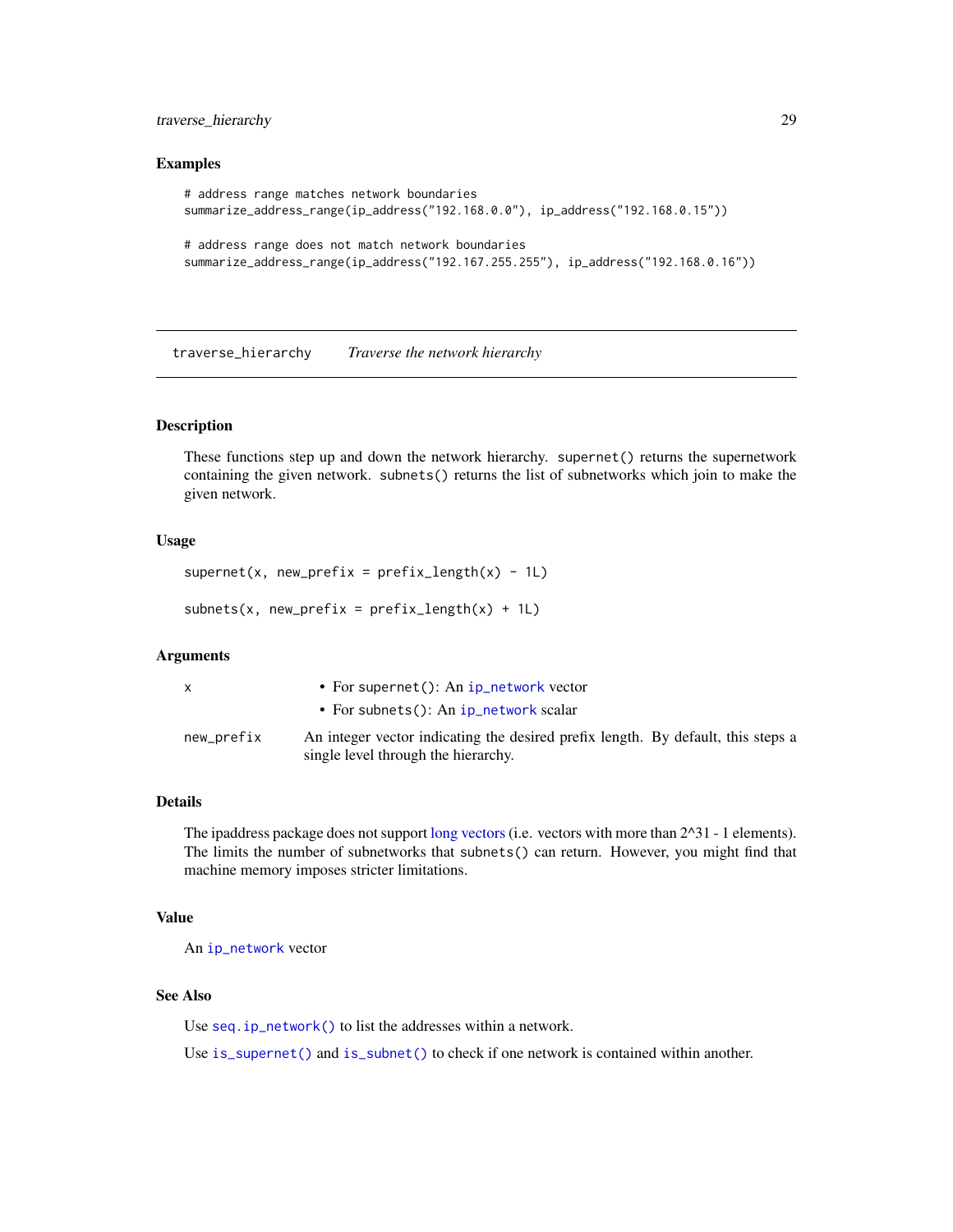# Examples

supernet(ip\_network("192.168.0.0/24"))

supernet(ip\_network("192.168.0.0/24"), new\_prefix = 10L)

subnets(ip\_network("192.168.0.0/24"))

subnets(ip\_network("192.168.0.0/24"), new\_prefix = 27L)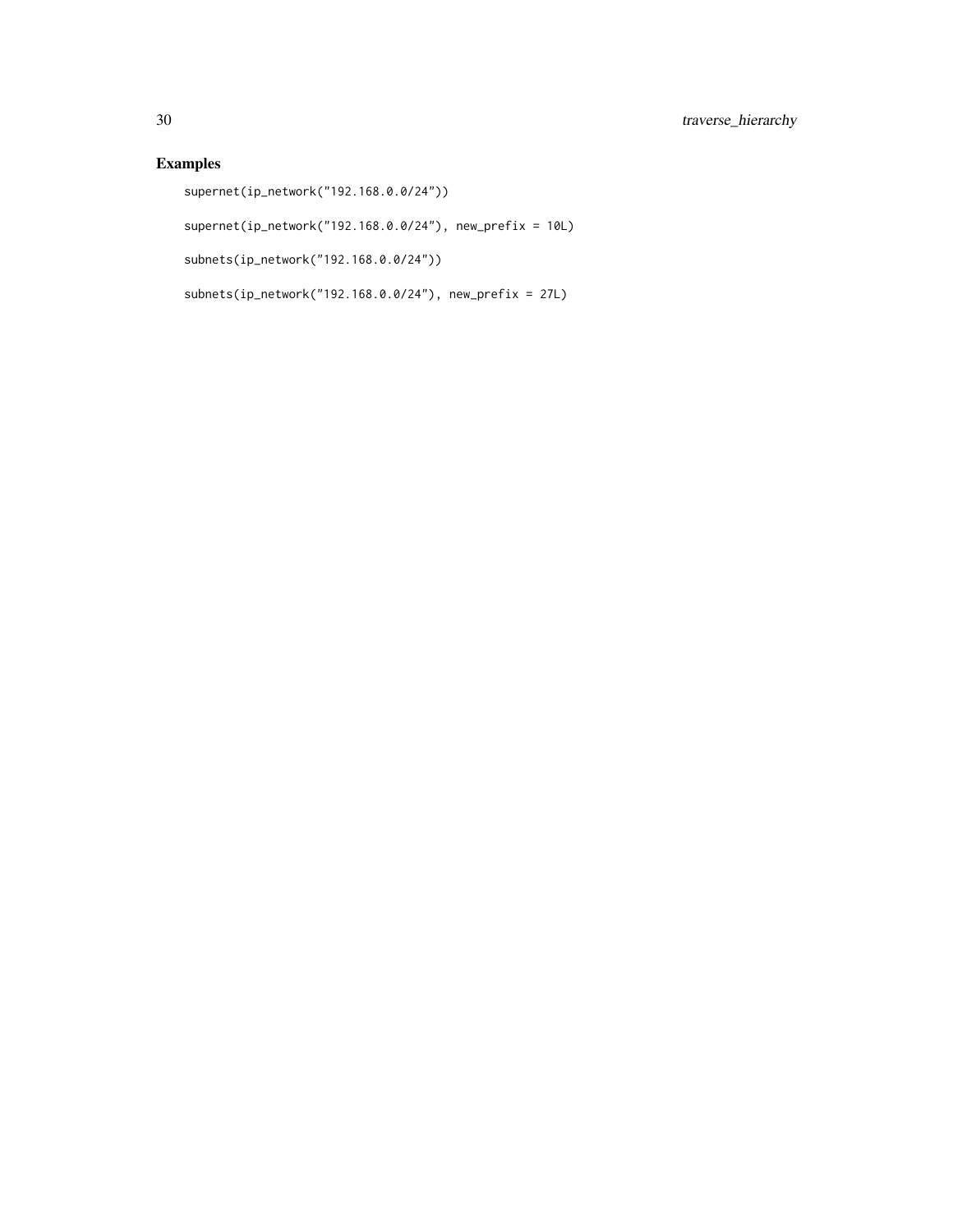# <span id="page-30-0"></span>**Index**

∗ datasets iana\_ipv4, [5](#page-4-0) iana\_ipv6, [6](#page-5-0) %<<% *(*ip\_operators*)*, [13](#page-12-0) %>>% *(*ip\_operators*)*, [13](#page-12-0) address\_in\_network, [2](#page-1-0) as.character.ip\_address *(*ip\_address*)*, [8](#page-7-0) as.character.ip\_interface *(*ip\_interface*)*, [9](#page-8-0) as.character.ip\_network *(*ip\_network*)*, [11](#page-10-0) as.double(), *[18](#page-17-0)* as.numeric(), *[17,](#page-16-0) [18](#page-17-0)* as\_ip\_address *(*ip\_address*)*, [8](#page-7-0) as\_ip\_address(), *[11](#page-10-0)* as\_ip\_interface *(*ip\_interface*)*, [9](#page-8-0) as\_ip\_network *(*ip\_network*)*, [11](#page-10-0) as\_ip\_network(), *[11](#page-10-0)*

```
binary_to_ip (ip_to_binary), 14
binary_to_ip(), 16, 18
blob::as_blob(), 16
blob::blob, 15
broadcast_address (network_size), 24
broadcast_address(), 28
bytes_to_ip (ip_to_bytes), 15
bytes_to_ip(), 15, 18
```
character, *[18](#page-17-0)* collapse\_networks, [3](#page-2-0) collapse\_networks(), *[5](#page-4-0)* common\_network, [4](#page-3-0) common\_network(), *[28](#page-27-0)*

```
double, 18
```

```
exclude_networks, 4
exclude_networks(), 3
extract_6to4 (ipv6-transition), 7
extract_ipv4_mapped (ipv6-transition), 7
```
extract\_teredo\_client *(*ipv6-transition*)*, [7](#page-6-0) extract\_teredo\_server *(*ipv6-transition*)*, [7](#page-6-0) format.ip\_address *(*ip\_address*)*, [8](#page-7-0) format.ip\_interface *(*ip\_interface*)*, [9](#page-8-0) format.ip\_network *(*ip\_network*)*, [11](#page-10-0) hostmask *(*netmask*)*, [22](#page-21-0) hostmask(), *[11](#page-10-0)*, *[13](#page-12-0)* hostname\_to\_ip *(*ip\_to\_hostname*)*, [16](#page-15-0) hosts *(*sequence*)*, [27](#page-26-0) iana\_ipv4, [5](#page-4-0) iana\_ipv6, [6](#page-5-0) integer, *[18](#page-17-0)* integer\_to\_ip *(*ip\_to\_integer*)*, [17](#page-16-0) integer\_to\_ip(), *[15,](#page-14-0) [16](#page-15-0)* ip\_address, *[3,](#page-2-0) [4](#page-3-0)*, *[7](#page-6-0)*, [8,](#page-7-0) *[10](#page-9-0)*, *[12](#page-11-0)[–28](#page-27-0)* ip\_interface, [9,](#page-8-0) *[22,](#page-21-0) [23](#page-22-0)* ip\_interface(), *[12](#page-11-0)* ip\_network, *[3](#page-2-0)[–6](#page-5-0)*, *[10,](#page-9-0) [11](#page-10-0)*, [11,](#page-10-0) *[19](#page-18-0)[–29](#page-28-0)* ip\_operators, *[9](#page-8-0)*, [13](#page-12-0) ip\_to\_binary, [14](#page-13-0) ip\_to\_binary(), *[16](#page-15-0)*, *[18](#page-17-0)* ip\_to\_bytes, [15](#page-14-0) ip\_to\_bytes(), *[15](#page-14-0)*, *[18](#page-17-0)* ip\_to\_hostname, [16](#page-15-0) ip\_to\_integer, [17](#page-16-0) ip\_to\_integer(), *[15,](#page-14-0) [16](#page-15-0)* ipv6-transition, [7,](#page-6-0) *[20](#page-19-0)* is\_6to4 *(*ipv6-transition*)*, [7](#page-6-0) is\_global *(*is\_reserved*)*, [20](#page-19-0) is\_ip\_address *(*ip\_address*)*, [8](#page-7-0) is\_ip\_interface *(*ip\_interface*)*, [9](#page-8-0) is\_ip\_network *(*ip\_network*)*, [11](#page-10-0) is\_ipv4 *(*is\_ipv6*)*, [19](#page-18-0) is\_ipv4(), *[21](#page-20-0)* is\_ipv4\_mapped *(*ipv6-transition*)*, [7](#page-6-0)